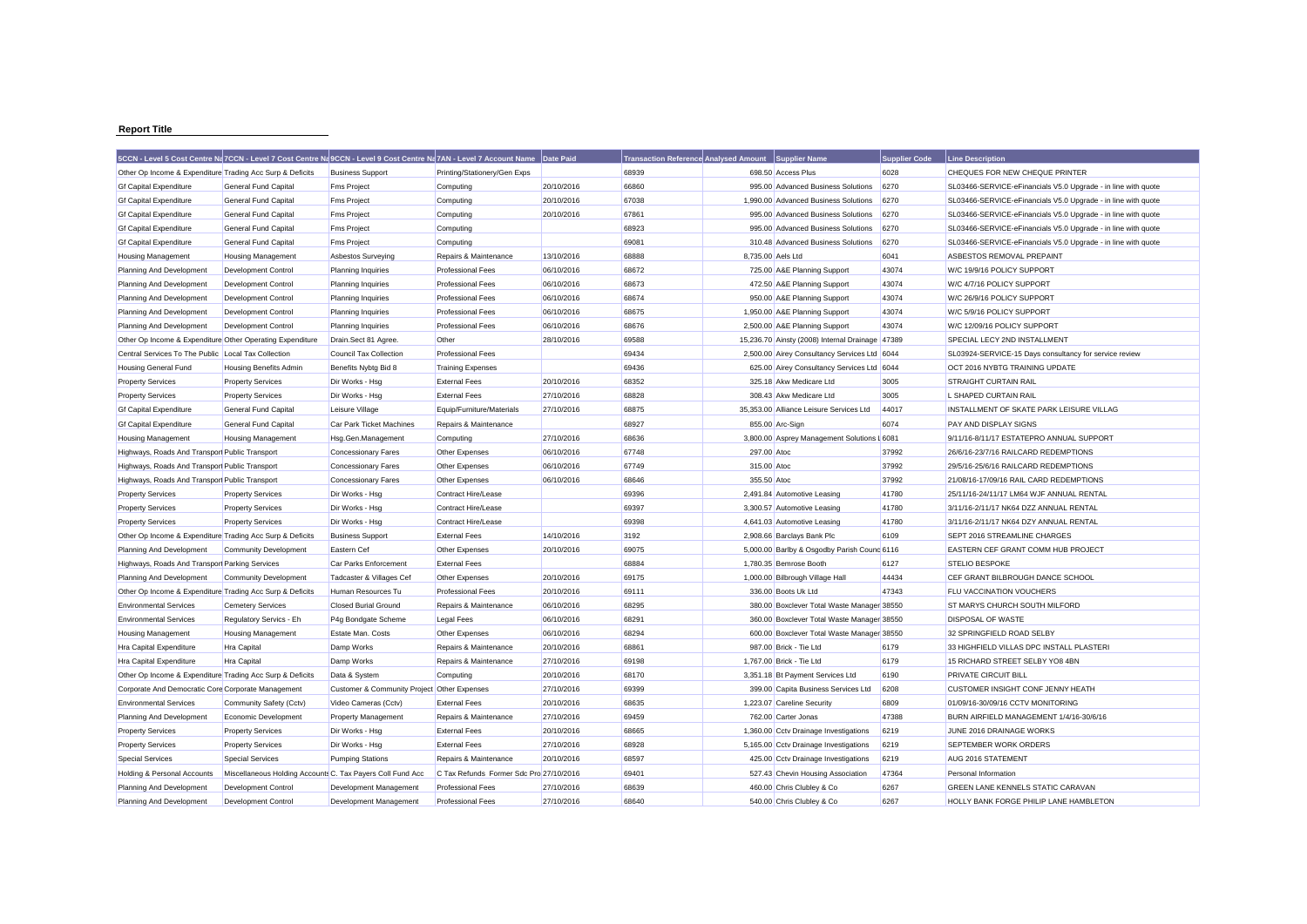| Planning And Development                                  | <b>Development Control</b>   | Development Management                              | <b>Professional Fees</b>           | 27/10/2016 | 68641 | 420.00 Chris Clubley & Co                      | 6267      | OAKLANDS FARM LEEDS ROAD THORPE WILLOUGH                      |
|-----------------------------------------------------------|------------------------------|-----------------------------------------------------|------------------------------------|------------|-------|------------------------------------------------|-----------|---------------------------------------------------------------|
| Other Op Income & Expenditure Trading Acc Surp & Deficits |                              | Planning                                            | <b>Direct Salaries &amp; Wages</b> | 20/10/2016 | 68149 | 3,561.75 City Of York Council                  | 6253      | PLANNING STAFF CHARGE                                         |
| Other Op Income & Expenditure Trading Acc Surp & Deficits |                              | Planning                                            | Direct Salaries & Wages            |            | 69103 | 8,622.56 City Of York Council                  | 6253      | AUG & SEPT 16 CYC PLANNING DEV STAFF                          |
| Planning And Development                                  | Development Control          | <b>Planning Inquiries</b>                           | <b>Professional Fees</b>           |            | 69046 | 6,105.00 Cushman & Wakefield                   | 47342     | LAND AT HODGSONS LANE FEES PLANNING ENQU                      |
| Other Op Income & Expenditure Trading Acc Surp & Deficits |                              | <b>Central Telephones</b>                           | Communications                     |            | 68931 | 581.30 Daisy Communications Ltd                | 6325      | SEPTEMBER 2016 PHONE BILL                                     |
| Other Op Income & Expenditure Other Operating Expenditure |                              | Drain.Sect 81 Agree.                                | Other                              | 28/10/2016 | 69587 | 188,143.00 Danvm Drainage Commissioner 47390   |           | 2ND INSTALLMENT SPECIAL LEVY                                  |
| Cultural And Related Services Open Spaces                 |                              | Community Parks & Open Spac Repairs & Maintenance   |                                    |            | 68844 | 550.00 Dcm Projects Ltd                        | 28445     | SL04027-SERVICE-repair of wetpour at Tadcaster as per quote r |
| Other Op Income & Expenditure Other Operating Expenditure |                              | Capital Receipts Pool Pymnt                         | Other Expenses                     | 27/10/2016 | 69458 | 163,842.48 Department For Communities A 46412  |           | QUARTER 2 2016/17 POOLING                                     |
| Other Op Income & Expenditure Other Operating Expenditure |                              | Capital Receipts Pool Pymnt                         | Other Expenses                     | 07/10/2016 | 3188  | 12,849.22 Department For Communities & 6345    |           | HCRP QTR 1 POOLING                                            |
| Other Op Income & Expenditure Trading Acc Surp & Deficits |                              | Access Selby - Contact Centre Repairs & Maintenance |                                    | 20/10/2016 | 68344 | 299.50 Digiphone Ltd                           | 42290     | REFURB VOICE TUBES EAR CUSHIONS                               |
| Planning And Development                                  | Economic Development         | P4g Growing Enterprise                              | <b>Professional Fees</b>           | 13/10/2016 | 68318 | 2,589.58 East Riding Of Yorkshire Counc 6383   |           | AUG 2016 GROWTH HUB SECONDMENT                                |
| Central Services To The Public Elections                  |                              | Register Of Electors                                | Printing/Stationery/Gen Exps       | 20/10/2016 | 68513 | 3,822.23 Electoral Reform Services             | 6390      | SCHEDULED MAILING LG2                                         |
| Central Services To The Public Elections                  |                              | Register Of Electors                                | Printing/Stationery/Gen Exps       | 20/10/2016 | 68514 | 1.274.72 Electoral Reform Services             | 6390      | SCHEDULED MAILING LG6                                         |
| Central Services To The Public Elections                  |                              | Register Of Electors                                | Printing/Stationery/Gen Exps       |            | 69318 | 3.948.56 Electoral Reform Services             | 6390      | 1/7/16-30/9/16 FEES FOR RESPONSES                             |
| <b>Cultural And Related Services</b>                      | Open Spaces                  | Community Parks & Open Spac Repairs & Maintenance   |                                    | 20/10/2016 | 68643 | 4,216.10 Enterprise Managed Services Lt 6404   |           | SEPT 2016 WASTE MANAGEMENT                                    |
| <b>Cultural And Related Services</b>                      | Open Spaces                  | <b>Grass Cutting</b>                                | Repairs & Maintenance              | 20/10/2016 | 68643 | 2,764.64 Enterprise Managed Services Lt 6404   |           | SEPT 2016 WASTE MANAGEMENT                                    |
| <b>Cultural And Related Services</b>                      | Open Spaces                  | Selby Park                                          | Repairs & Maintenance              | 20/10/2016 | 68643 | 8,524.94 Enterprise Managed Services Lt 6404   |           | SEPT 2016 WASTE MANAGEMENT                                    |
| <b>Cultural And Related Services</b>                      | Recreation & Sport           | Selby Leisure Centre                                | Repairs & Maintenance              | 20/10/2016 | 68643 | 727.58 Enterprise Managed Services Lt 6404     |           | SEPT 2016 WASTE MANAGEMENT                                    |
| <b>Environmental Services</b>                             | <b>Cemetery Services</b>     | <b>Closed Burial Ground</b>                         | Repairs & Maintenance              | 20/10/2016 | 68643 | 1,093.14 Enterprise Managed Services Lt 6404   |           | SEPT 2016 WASTE MANAGEMENT                                    |
| <b>Environmental Services</b>                             | Recycling                    | Recycling                                           | <b>External Fees</b>               | 20/10/2016 | 68643 | 116,513.72 Enterprise Managed Services Lt 6404 |           | SEPT 2016 WASTE MANAGEMENT                                    |
| <b>Environmental Services</b>                             | <b>Street Cleansing</b>      | <b>Street Cleansing</b>                             | <b>External Fees</b>               | 20/10/2016 | 68643 | 45,514.72 Enterprise Managed Services Lt 6404  |           | SEPT 2016 WASTE MANAGEMENT                                    |
| <b>Environmental Services</b>                             | <b>Trade Waste</b>           | <b>Clinical Waste</b>                               | <b>External Fees</b>               | 20/10/2016 | 68643 | 4,251.65 Enterprise Managed Services Lt 6404   |           | SEPT 2016 WASTE MANAGEMENT                                    |
| <b>Environmental Services</b>                             | <b>Trade Waste</b>           | <b>Commercial Waste</b>                             | <b>External Fees</b>               | 20/10/2016 | 68643 | 25,056.25 Enterprise Managed Services Lt 6404  |           | SEPT 2016 WASTE MANAGEMENT                                    |
| <b>Environmental Services</b>                             | <b>Waste Collection</b>      | Dom.Wheeled Bins/Sac                                | <b>External Fees</b>               | 20/10/2016 | 68643 | 21,419.69 Enterprise Managed Services Lt 6404  |           | SEPT 2016 WASTE MANAGEMENT                                    |
| <b>Environmental Services</b>                             | <b>Waste Collection</b>      | <b>Refuse Collection General</b>                    | Advertising                        | 20/10/2016 | 68643 | 1,610.29 Enterprise Managed Services Lt 6404   |           | SEPT 2016 WASTE MANAGEMENT                                    |
| <b>Environmental Services</b>                             | <b>Waste Collection</b>      | <b>Refuse Collection General</b>                    | <b>External Fees</b>               | 20/10/2016 | 68643 | 84,341.06 Enterprise Managed Services Lt 6404  |           | SEPT 2016 WASTE MANAGEMENT                                    |
| Highways, Roads And Transpor Parking Services             |                              | Car Parks-Other                                     | Repairs & Maintenance              | 20/10/2016 | 68643 | 269.60 Enterprise Managed Services Lt 6404     |           | SEPT 2016 WASTE MANAGEMENT                                    |
| <b>Special Services</b>                                   | <b>Special Services</b>      | Grassed Areas & Open Spaces Repairs & Maintenance   |                                    | 20/10/2016 | 68643 | 7,307.71 Enterprise Managed Services Lt 6404   |           | SEPT 2016 WASTE MANAGEMENT                                    |
| <b>Hra Capital Expenditure</b>                            | Hra Capital                  | Damp Works                                          | Repairs & Maintenance              | 27/10/2016 | 68681 | 1,067.00 Envirovent Ltd                        | 6406      | 8 BEECH VIEW NORTH DUFFIELD                                   |
| <b>Hra Capital Expenditure</b>                            | Hra Capital                  | Damp Works                                          | Repairs & Maintenance              | 27/10/2016 | 68796 | 1,067.00 Envirovent Ltd                        | 6406      | 20 HIGHFIELD VILLAS SHERBURN LS25 6AJ                         |
| <b>Hra Capital Expenditure</b>                            | Hra Capital                  | Damp Works                                          | Repairs & Maintenance              |            | 69057 | 818.00 Envirovent Ltd                          | 6406      | LOFT UNTI HEATER                                              |
| <b>Hra Capital Expenditure</b>                            | Hra Capital                  | Damp Works                                          | Repairs & Maintenance              |            | 69337 | 569.00 Envirovent Ltd                          | 6406      | 74 WEST ACRES BYRAM WF11 9DU                                  |
| <b>Property Services</b>                                  | <b>Property Services</b>     | Dir Works - Hsg                                     | Equip/Furniture/Materials          | 27/10/2016 | 68839 | 2,186.96 Fairfax Plant Hire                    | 6509      | SEPT 2016 STATEMENT                                           |
| Other Op Income & Expenditure Trading Acc Surp & Deficits |                              | Civic Centre                                        | Equip/Furniture/Materials          | 27/10/2016 | 67914 | 2,689.00 Fg3 Manufacturing (Northern)          | $L$ 28438 | SL03922-SERVICE-Staging, lectern, table tops as per quote SCC |
| <b>Environmental Services</b>                             | Regulatory Servics - Eh      | Licences-Other                                      | <b>External Fees</b>               | 20/10/2016 | 68648 | 376.94 Forest House Vets Ltd                   | 6457      | RIDING ESTABLISHMENT INSPECTION                               |
| <b>Environmental Services</b>                             | Regulatory Servics - Eh      | Licences-Other                                      | <b>External Fees</b>               | 27/10/2016 | 68787 | 376.94 Forest House Vets Ltd                   | 6457      | <b>INSPECTION QUEEN MARGARETS</b>                             |
| Other Op Income & Expenditure Trading Acc Surp & Deficits |                              | Assets                                              | <b>Professional Fees</b>           | 20/10/2016 | 68341 | 2,000.00 Frescrete Ltd                         | 45655     | SL03429-SERVICE-Cavity tie mapping Tadcaster Hillside estate  |
| <b>Environmental Services</b>                             | Recycling                    | Recycling                                           | <b>External Fees</b>               | 27/10/2016 | 68683 | 4,528.04 Friendship Estates Ltd                | 6464      | <b>GREENWASTE</b>                                             |
| Hra Capital Expenditure                                   | Hra Capital                  | <b>Electrical Rewires</b>                           | Repairs & Maintenance              | 27/10/2016 | 69047 | 31,377.19 George Hurst & Sons Limited          | 47023     | <b>LAURIEBACKHOUSE</b>                                        |
| <b>Hra Capital Expenditure</b>                            | <b>Hra Capital</b>           | St Wilfrids Court                                   | Repairs & Maintenance              | 27/10/2016 | 69047 | 27,618.90 George Hurst & Sons Limited          | 47023     | LAURIEBACKHOUSE                                               |
| Planning And Development                                  | <b>Building Control</b>      | <b>Street Nameplates</b>                            | Repairs & Maintenance              | 27/10/2016 | 68610 | 740.70 G & G Signs                             | 6473      | SL04031-S0215001-SIGNAGE (NON-HIGHWAY / ROADSIDE)             |
| Planning And Development                                  | <b>Planning Policy</b>       | Dev. Policy Serv. (Plan Selby)                      | <b>Professional Fees</b>           | 13/10/2016 | 64356 | 4,425.00 GI Hearn Limited                      | 43831     | SL03362-SERVICE-Update of Strategic Housing Market Assessment |
| Planning And Development                                  | <b>Community Development</b> | Central Cef                                         | Other Expenses                     | 13/10/2016 | 67700 | 2,000.00 Groundwork North Yorkshire            | 6506      | COMMUNITY ENGAGEMENT DELIVERY                                 |
| Planning And Development                                  | <b>Community Development</b> | Central Cef                                         | Other Expenses                     | 20/10/2016 | 69170 | 6,148.00 Groundwork North Yorkshire            | 6506      | SUPPLY & IMPLEMENTATION OF CYCLE RACKS                        |
| Other Op Income & Expenditure Trading Acc Surp & Deficits |                              | Access Selby - Contact Centre General Insurances    |                                    | 06/10/2016 | 68596 | 653.43 Gvfm Limited                            | 27552     | 1/9/16-31/8/17 INSURANCE                                      |
| <b>Housing General Fund</b>                               | Homelessness                 | <b>Homeless Persons</b>                             | Other Expenses                     | 27/10/2016 | 69437 | 495.00 Harlequin Property Services             | 6530      | Personal Information                                          |
| Suspense                                                  | Misc Suspense Accounts       | <b>Unidentified Bank Suspense</b>                   | Suspense                           | 20/10/2016 | 69206 | 27,922.50 Harron Homes Limited                 | 47354     | DUPLICATE PAYMENT MADE IN ERROR                               |
| Other Op Income & Expenditure Trading Acc Surp & Deficits |                              | Smt & Core Support                                  | <b>Professional Fees</b>           | 20/10/2016 | 68860 | 754.20 Hb Hr Consulting Ltd                    | 44794     | TRAVEL AND 1.5 DAYS WORK                                      |
| <b>Environmental Services</b>                             | Regulatory Servics - Eh      | <b>Public Conveniences</b>                          | <b>External Fees</b>               | 20/10/2016 | 68835 | 3.695.48 Healthmatic Ltd                       | 6545      | AUGUST 2016 MAINTENANCE                                       |
| <b>Environmental Services</b>                             | Regulatory Servics - Eh      | Public Conveniences                                 | <b>External Fees</b>               | 27/10/2016 | 68699 | 3.695.48 Healthmatic Ltd                       | 6545      | NOV 2016 MAINTENANCE                                          |
|                                                           |                              |                                                     |                                    |            |       |                                                |           |                                                               |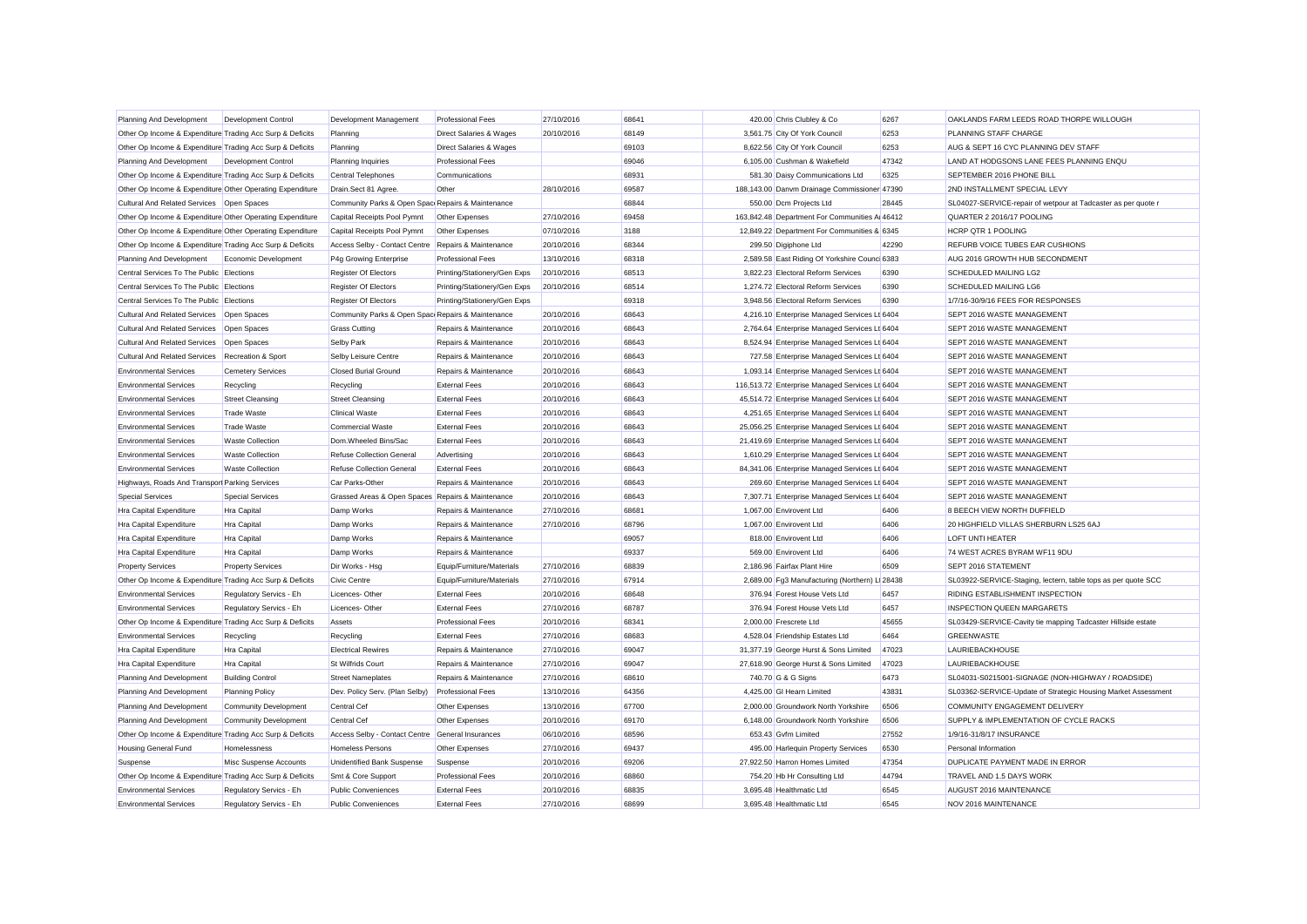| <b>Housing Management</b>                                 | <b>Housing Management</b>  | Central Heating-Gas                         | Repairs & Maintenance                   | 02/11/2016 | 68873 |               | 19,159.32 Help-Link Uk Ltd                 | 21887 | SEPTEMBER 2016 GAS INSTALLS/SERVICES     |
|-----------------------------------------------------------|----------------------------|---------------------------------------------|-----------------------------------------|------------|-------|---------------|--------------------------------------------|-------|------------------------------------------|
| Hra Capital Expenditure                                   | Hra Capital                | <b>Central Heating Systems</b>              | Repairs & Maintenance                   | 02/11/2016 | 68873 |               | 20,025.82 Help-Link Uk Ltd                 | 21887 | SEPTEMBER 2016 GAS INSTALLS/SERVICES     |
| Other Op Income & Expenditure Trading Acc Surp & Deficits |                            | Debt Control                                | Other Expenses                          | 06/10/2016 | 68693 |               | 545.65 Henriksen Ltd                       | 6555  | SEPT 2016 COMMISSION                     |
| Holding & Personal Accounts                               | <b>Control Accounts</b>    | <b>Creditors Control</b>                    | Tax Deduct On Contract Payme 13/10/2016 |            | 68842 |               | 1,898.20 Hm Revenue & Customs              | 6590  | OCTOBER 2016 CIS DEDUCTIONS              |
| Hra Capital Expenditure                                   | Hra Capital                | <b>Garage Sites</b>                         | Repairs & Maintenance                   |            | 69383 |               | 520.00 Hobman Doors                        | 6596  | 2 ST WILFRIDS CLOSE BRAYTON              |
| Hra Capital Expenditure                                   | Hra Capital                | <b>Garage Sites</b>                         | Repairs & Maintenance                   |            | 69384 |               | 520.00 Hobman Doors                        | 6596  | 2 EASTFIELD AVENUE TADCASTER             |
| <b>Environmental Services</b>                             | Regulatory Servics - Eh    | Dog Warden                                  | Other Expenses                          |            | 69093 |               | 280.85 Holmefield Veterinary Centre        | 6598  | SEPT 2016 STATEMENT                      |
| Hra Capital Expenditure                                   | Hra Capital                | Void Property Repairs                       | Repairs & Maintenance                   | 06/10/2016 | 68606 |               | 2,175.00 Home Maintenance                  | 47112 | 20 BEECHWOOD CROFT                       |
| <b>Property Services</b>                                  | <b>Property Services</b>   | Dir Works - Hsg                             | Equip/Furniture/Materials               | 20/10/2016 | 68840 |               | 5,091.52 Howdens Joinery Ltd               | 21474 | SEPT 2016 STATEMENT                      |
| Housing General Fund                                      | Homelessness               | Homeless Persons                            | Other Expenses                          | 13/10/2016 | 68951 | 2,000.00 Idas |                                            | 26254 | HOMELESS PREVENTION WORK RELATING TO DOM |
| Central Services To The Public Local Land Charges         |                            | <b>Land Charges</b>                         | Printing/Stationery/Gen Exps            | 27/10/2016 | 68905 |               | 2,500.00 Idox Software Ltd                 | 6622  | tlc training originally sl04037          |
| Other Op Income & Expenditure Trading Acc Surp & Deficits |                            | Data & System                               | Computing                               | 27/10/2016 | 68885 |               | 606.60 Idox Software Ltd                   | 6622  | UNIFORM MAP LOADER MAINTENANCE           |
| <b>Hra Capital Expenditure</b>                            | Hra Capital                | <b>Central Heating Systems</b>              | Repairs & Maintenance                   | 20/10/2016 | 68946 |               | 2,487.26 It Electrical (Yorkshire) Ltd     | 6652  | 7 BEECH VIEW HEATING                     |
| Hra Capital Expenditure                                   | Hra Capital                | <b>Electrical Rewires</b>                   | Repairs & Maintenance                   | 20/10/2016 | 68195 |               | 840.18 It Electrical (Yorkshire) Ltd       | 6652  | 195 NEW MILLGATE SELBY                   |
| Hra Capital Expenditure                                   | Hra Capital                | <b>Electrical Rewires</b>                   | Repairs & Maintenance                   | 20/10/2016 | 68200 |               | 943.14 It Electrical (Yorkshire) Ltd       | 6652  | 31 HEMPBRIDGE ROAD SELBY                 |
| Hra Capital Expenditure                                   | Hra Capital                | <b>Electrical Rewires</b>                   | Repairs & Maintenance                   | 20/10/2016 | 68204 |               | 1,306.85 It Electrical (Yorkshire) Ltd     | 6652  | 1 KITCHEN DRIVE SELBY                    |
| Hra Capital Expenditure                                   | Hra Capital                | <b>Electrical Rewires</b>                   | Repairs & Maintenance                   | 20/10/2016 | 68206 |               | 1,325.03 It Electrical (Yorkshire) Ltd     | 6652  | 19 CARR STREET SELBY                     |
| Hra Capital Expenditure                                   | Hra Capital                | <b>Electrical Rewires</b>                   | Repairs & Maintenance                   | 20/10/2016 | 68509 |               | 520.00 It Electrical (Yorkshire) Ltd       | 6652  | 4 GANT WALK SELBY                        |
| Hra Capital Expenditure                                   | Hra Capital                | <b>Electrical Rewires</b>                   | Repairs & Maintenance                   | 20/10/2016 | 68510 |               | 811.25 It Electrical (Yorkshire) Ltd       | 6652  | 87 MANOR GARTH KELLINGTON                |
| Hra Capital Expenditure                                   | Hra Capital                | <b>Electrical Rewires</b>                   | Repairs & Maintenance                   | 20/10/2016 | 68942 |               | 2,491.61 It Electrical (Yorkshire) Ltd     | 6652  | 8 CHURCH CLOSE HAMBLETON                 |
| Hra Capital Expenditure                                   | Hra Capital                | <b>Electrical Rewires</b>                   | Repairs & Maintenance                   | 20/10/2016 | 68943 |               | 679.80 It Electrical (Yorkshire) Ltd       | 6652  | 9 GANT WALK WORK AS PER QUOTE            |
| Hra Capital Expenditure                                   | Hra Capital                | <b>Electrical Rewires</b>                   | Repairs & Maintenance                   | 20/10/2016 | 68944 |               | 2,475.87 It Electrical (Yorkshire) Ltd     | 6652  | 18 ABBOTS ROAD WORK AS PER QUOTE         |
| Hra Capital Expenditure                                   | Hra Capital                | <b>Electrical Rewires</b>                   | Repairs & Maintenance                   | 20/10/2016 | 68945 |               | 2,263.98 It Electrical (Yorkshire) Ltd     | 6652  | 7 BEECH VIEW NORTH DUFF WORK PER QUOTE   |
| <b>Property Services</b>                                  | <b>Property Services</b>   | Dir Works - Hsg                             | <b>External Fees</b>                    | 20/10/2016 | 68201 |               | 256.00 It Electrical (Yorkshire) Ltd       | 6652  | OUT OF HOURS CALLS                       |
| <b>Property Services</b>                                  | <b>Property Services</b>   | Dir Works - Hsg                             | <b>External Fees</b>                    | 20/10/2016 | 68207 |               | 1,781.20 It Electrical (Yorkshire) Ltd     | 6652  | BLOCK 9-12 COCKRET CLOSE SELBY           |
| <b>Property Services</b>                                  | <b>Property Services</b>   | Dir Works - Hsg                             | Equip/Furniture/Materials               | 13/10/2016 | 68515 |               | 4.218.61 Jewson Ltd                        | 6662  | AUG 2016 STATEMENT                       |
| <b>Property Services</b>                                  | <b>Property Services</b>   | Dir Works - Hsg                             | Equip/Furniture/Materials               | 27/10/2016 | 69109 |               | 4.464.34 Jewson Ltd                        | 6662  | SEPT 2016 STATEMENT                      |
| Hra Capital Expenditure                                   | Hra Capital                | Void Property Repairs                       | Repairs & Maintenance                   | 27/10/2016 | 68789 |               | 590.00 Kml Flooring Services               | 6704  | 20 BEECHWOOD CROFT SHERBURN              |
| Hra Capital Expenditure                                   | Hra Capital                | Void Property Repairs                       | Repairs & Maintenance                   |            | 69112 |               | 350.00 Kml Flooring Services               | 6704  | 5 ST WILFRIDS COURT BRAYTON              |
| <b>Property Services</b>                                  | <b>Property Services</b>   | Dir Works - Hsg                             | <b>External Fees</b>                    | 27/10/2016 | 68790 |               | 350.00 Kml Flooring Services               | 6704  | 4 HOLLY GARTH GARDENS BEAL               |
| <b>Property Services</b>                                  | <b>Property Services</b>   | Dir Works - Hsg                             | <b>External Fees</b>                    | 27/10/2016 | 68791 |               | 350.00 Kml Flooring Services               | 6704  | 16 PARKIN AVENUE SELBY                   |
| <b>Property Services</b>                                  | <b>Property Services</b>   | Dir Works - Hsg                             | <b>External Fees</b>                    |            | 68929 |               | 550.00 Kml Flooring Services               | 6704  | 48 CVHAPEL STREET HAMBLETON              |
| <b>Housing Management</b>                                 | <b>Housing Management</b>  | <b>Housing Management</b>                   | <b>Legal Fees</b>                       | 14/10/2016 | 3193  |               | 1,096.00 Liberata Uk Ltd                   | 36656 | 00000000002394D SEPT 16 PCOL CLAIMS      |
| <b>Housing Management</b>                                 | <b>Housing Management</b>  | <b>Housing Management</b>                   | <b>Legal Fees</b>                       | 27/10/2016 | 3204  |               | 1,875.00 Liberata Uk Ltd                   | 36656 | APRIL 2016 PCOL CLAIMS                   |
| <b>Housing General Fund</b>                               | Homelessness               | <b>Homeless Persons</b>                     | Other Expenses                          | 27/10/2016 | 69311 |               | 495.00 M And K Lettings                    | 42137 | 48 ST MARKS SQUARE RENT IN ADVANCE       |
| Other Op Income & Expenditure Trading Acc Surp & Deficits |                            | Planning                                    | Direct Salaries & Wages                 | 20/10/2016 | 68836 |               | 1,420.80 Matchtech                         | 43334 | Personal Information                     |
| Other Op Income & Expenditure Trading Acc Surp & Deficits |                            | Planning                                    | Direct Salaries & Wages                 | 20/10/2016 | 68837 |               | 1,420.80 Matchtech                         | 43334 | Personal Information                     |
| Other Op Income & Expenditure Trading Acc Surp & Deficits |                            | Planning                                    | Direct Salaries & Wages                 | 20/10/2016 | 68838 |               | 1,420.80 Matchtech                         | 43334 | Personal Information                     |
| <b>Property Services</b>                                  | <b>Property Services</b>   | Dir Works - Hsg                             | <b>External Fees</b>                    | 27/10/2016 | 68797 |               | 358.50 Michael Walsh (Plasterers) Ltd 7419 |       | 30A MILL CLOSE MONK FRYSTON              |
| <b>Property Services</b>                                  | <b>Property Services</b>   | Dir Works - Hsg                             | <b>External Fees</b>                    |            | 69340 |               | 714.50 Michael Walsh (Plasterers) Ltd 7419 |       | 33 DIXON GARDENS SELBY                   |
| <b>Property Services</b>                                  | <b>Property Services</b>   | Dir Works - Hsg                             | <b>External Fees</b>                    |            | 69342 |               | 277.50 Michael Walsh (Plasterers) Ltd 7419 |       | 8 CHURCH CLOSE HAMBLETON                 |
| <b>Property Services</b>                                  | <b>Property Services</b>   | Dir Works - Hsg                             | <b>External Fees</b>                    |            | 69343 |               | 357.00 Michael Walsh (Plasterers) Ltd 7419 |       | 11 OAKLANDS CRESCENT CAMBLESFORTH        |
| <b>Environmental Services</b>                             | Regulatory Servics - Eh    | Pest Control                                | <b>External Fees</b>                    |            | 69038 |               | 1.318.58 M J Backhouse                     | 6097  | RAT JOBS IN DOMESTIC PROPERTY OCTOBER 20 |
| <b>Property Services</b>                                  | <b>Property Services</b>   | Dir Works - Hsg                             | Equip/Furniture/Materials               | 27/10/2016 | 69069 |               | 1,498.79 Mkm Building Supplies Ltd         | 21210 | SEPT 2016 STATEMENT                      |
| <b>Housing Management</b>                                 | <b>Housing Management</b>  | Central Heating-Gas                         | <b>Professional Fees</b>                |            | 69573 |               | 349.92 Morgan Lambert Ltd                  | 6835  | THIRD PARTY QUALITY AUDITS               |
| Planning And Development                                  | <b>Development Control</b> | <b>Planning Inquiries</b>                   | <b>Legal Fees</b>                       | 13/10/2016 | 68153 |               | 1,250.00 Mr Alan Evans                     | 26410 | <b>HODGSONS GATE SHERBURN</b>            |
| Planning And Development                                  | <b>Development Control</b> | <b>Planning Inquiries</b>                   | <b>Professional Fees</b>                | 27/10/2016 | 69326 |               | 2,400.00 Mr Alan Evans                     | 26410 | HODGSONS GATE HODGSONS LANE              |
| Planning And Development                                  | Development Control        | Development Management                      | <b>Professional Fees</b>                | 06/10/2016 | 68670 |               | 500.00 Mr Martin Carter                    | 38435 | <b>TADCASTER BRIDGE</b>                  |
| Corporate And Democratic Core Corporate Management        |                            | Customer & Community Project Other Expenses |                                         | 13/10/2016 | 68920 |               | 1.890.00 Mrs K Frost                       | 45524 | consultancy fees                         |
| Corporate And Democratic Core Corporate Management        |                            | Customer & Community Project Other Expenses |                                         | 13/10/2016 | 68921 |               | 1.620.00 Mrs K Frost                       | 45524 | consultancy fees                         |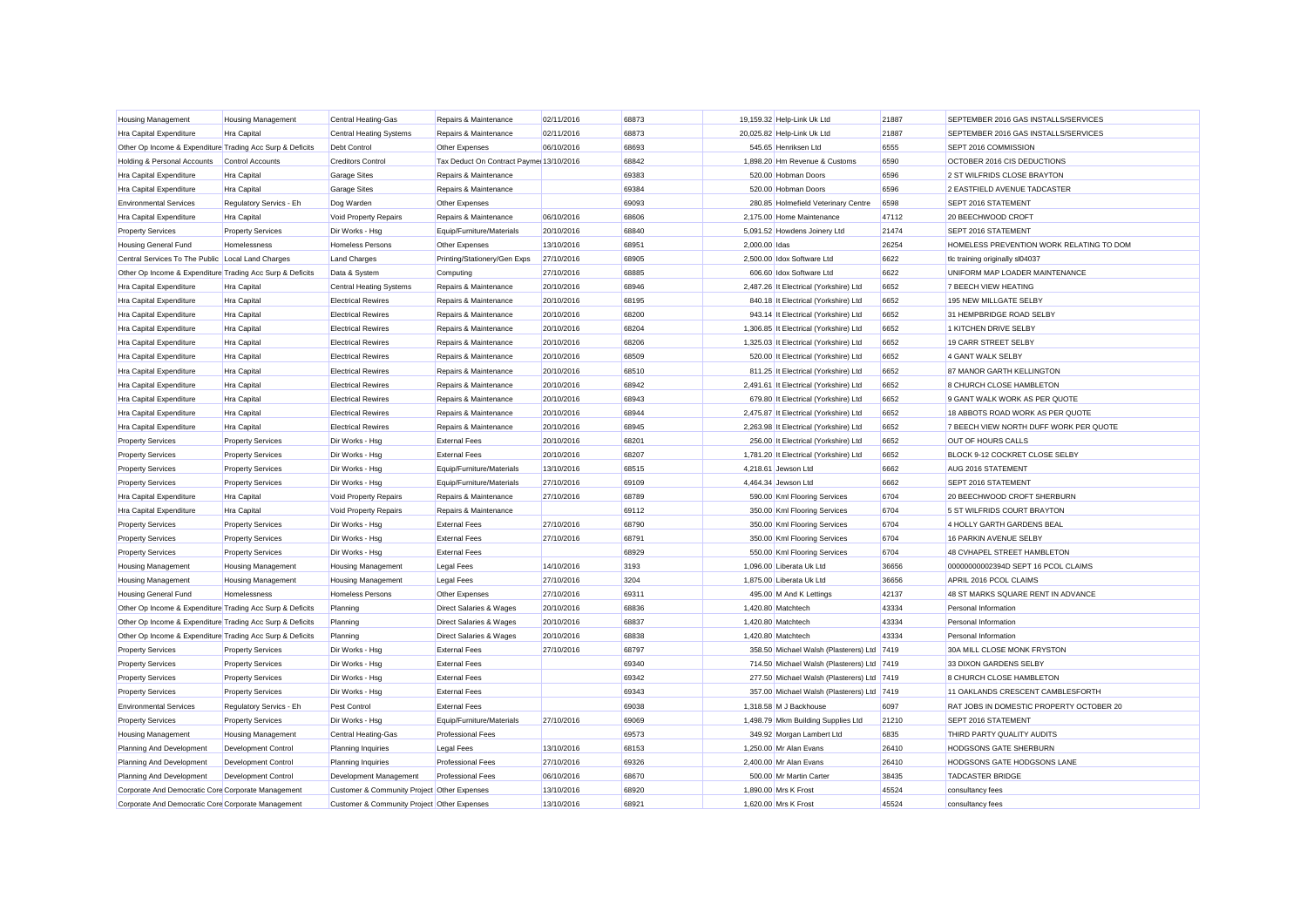| Corporate And Democratic Core Corporate Management        |                                                             | Customer & Community Project Other Expenses |                              | 27/10/2016 | 69400 |                   | 1,215.00 Mrs K Frost                             | 45524 | OCTOBER CONSULTANCY FEES                                      |
|-----------------------------------------------------------|-------------------------------------------------------------|---------------------------------------------|------------------------------|------------|-------|-------------------|--------------------------------------------------|-------|---------------------------------------------------------------|
| Other Op Income & Expenditure Trading Acc Surp & Deficits |                                                             | Marketing & Comms                           | Other Expenses               |            | 69212 |                   | 1,392.00 Newspaper Licensing Agency              | 6875  | SL04096-SERVICE-Copyright licence                             |
| <b>Hra Capital Expenditure</b>                            | Hra Capital                                                 | <b>Central Heating Systems</b>              | Repairs & Maintenance        | 06/10/2016 | 68602 |                   | 855.07 Northern Gas Networks Ltd                 | 34757 | 21 FIRTREE CRESCENT TADCASTER LS24 9HY                        |
| Hra Capital Expenditure                                   | Hra Capital                                                 | <b>Central Heating Systems</b>              | Repairs & Maintenance        | 06/10/2016 | 68724 |                   | 532.00 Northern Gas Networks Ltd                 | 34757 | 4 CHAPELFIELDS CLIFFE SELBY YO8 6NW                           |
| <b>Hra Capital Expenditure</b>                            | Hra Capital                                                 | <b>Central Heating Systems</b>              | Repairs & Maintenance        | 20/10/2016 | 69169 |                   | 532.00 Northern Gas Networks Ltd                 | 34757 | 6 CHURCH CLOSE HAMBLETON YO8 9QE                              |
| Other Op Income & Expenditure Trading Acc Surp & Deficits |                                                             | Human Resources Tu                          | Computing                    |            | 68874 |                   | 2,312.00 Northgatearinson Uk Limited             | 41739 | JOB EVALUATION AGREEMENT 24MONTH PERIOD                       |
| Other Op Income & Expenditure Trading Acc Surp & Deficits |                                                             | Data & System                               | Computing                    | 20/10/2016 | 68191 |                   | 2,106.34 Northgate Information Solutions 6890    |       | 28/10/16-27/10/17 INFO@WORK INDEXATION                        |
| Other Op Income & Expenditure Trading Acc Surp & Deficits |                                                             | Data & System                               | Computing                    | 20/10/2016 | 68319 |                   | 278.04 Northgate Information Solutions 6890      |       | 1/11/16-31/10/17 M3 PUBLIC PROTECTION                         |
| Other Op Income & Expenditure Trading Acc Surp & Deficits |                                                             | Data & System                               | Computing                    | 27/10/2016 | 68652 |                   | 7,980.00 Northgate Information Solutions 6890    |       | PARIS BUREAU 3 YEAR RENEWAL                                   |
| Other Op Income & Expenditure Trading Acc Surp & Deficits |                                                             | Data & System                               | Computing                    |            | 69117 |                   | 711.71 Northgate Information Solutions 6890      |       | 26/11/16-25/11/17 CAPS INTEGRATION                            |
| Other Op Income & Expenditure Trading Acc Surp & Deficits |                                                             | Data & System                               | Computing                    |            | 69328 |                   | 11,560.38 Northgate Information Solutions 6890   |       | PUBLIC PROTECTION STANDARD SUPPORT                            |
| Other Op Income & Expenditure Trading Acc Surp & Deficits |                                                             | Data & System                               | Computing                    |            | 69331 |                   | 24,947.69 Northgate Information Solutions 6890   |       | 1/12/16-30/11/17 SUPPORT & MAINT                              |
| <b>Gf Capital Expenditure</b>                             | <b>General Fund Capital</b>                                 | Ict - Capital Projects                      | Computing                    | 27/10/2016 | 68615 |                   | 4,200.00 Northgate Public Services Uk Lt 26165   |       | SL03997-SERVICE-upgrade PARIS to the latest applicable versio |
| Other Op Income & Expenditure Trading Acc Surp & Deficits |                                                             | Data & System                               | Computing                    | 20/10/2016 | 68187 |                   | 296.30 Northgate Public Services Uk Lt 26165     |       | 5/11/16-4/11/17 INDEXATION UPLIFT                             |
| Other Op Income & Expenditure Trading Acc Surp & Deficits |                                                             | Data & System                               | Computing                    |            | 68934 |                   | 800.00 Northgate Public Services Uk Lt 26165     |       | PARIS BUREAU 3 YEAR RENEWAL                                   |
| Planning And Development                                  | <b>Building Control</b>                                     | Bldg Control Fee Gen Service                | <b>External Fees</b>         | 13/10/2016 | 68708 |                   | 14,999.75 North Yorkshire Building Control 46798 |       | 1/10/16-31/12/16 MANAGEMENT FEE                               |
| Holding & Personal Accounts                               | Miscellaneous Holding Accounts Eu Election Holding Acc      |                                             | Other Expenses               | 06/10/2016 | 68302 |                   | 2,600.00 North Yorkshire County Council 6902     |       | AUG 2016 ELECTION PAYROLL                                     |
| Holding & Personal Accounts                               | Miscellaneous Holding Accounts Nndr Payers Coll Fund (Old)  |                                             | Nndr Pool Contribution       | 17/10/2016 | 69064 |                   | 181,401.00 North Yorkshire County Council 32208  |       | 19/10/16 RETAINED BUSINESS RATES                              |
| Holding & Personal Accounts                               | Miscellaneous Holding Accounts Pcc Election Holding Account |                                             | Other Expenses               | 13/10/2016 | 68645 |                   | 2,600.00 North Yorkshire County Council 6902     |       | JUNE 2016 ELECTION PAYROLL SERVICES                           |
| Other Op Income & Expenditure Trading Acc Surp & Deficits |                                                             | As Management Team                          | Pension Costs                | 27/10/2016 | 69322 |                   | 96,161.50 North Yorkshire County Council 6902    |       | Q2 EARLY RETIREMENT RECHARGE 16-17                            |
| Other Op Income & Expenditure Trading Acc Surp & Deficits |                                                             | Community Officer Team                      | Printing/Stationery/Gen Exps | 27/10/2016 | 69197 |                   | 680.58 North Yorkshire County Council 6902       |       | SOFTWARE FOR PUBLIC PCS WORK                                  |
| Other Op Income & Expenditure Trading Acc Surp & Deficits |                                                             | Finance                                     | Pension Costs                | 27/10/2016 | 69322 |                   | 43,688.57 North Yorkshire County Council 6902    |       | Q2 EARLY RETIREMENT RECHARGE 16-17                            |
| Other Op Income & Expenditure Trading Acc Surp & Deficits |                                                             | Human Resources Tu                          | <b>External Fees</b>         | 06/10/2016 | 68706 |                   | 371.00 North Yorkshire County Council 6902       |       | AUG 2016 DBS CHECKS                                           |
| Planning And Development                                  | <b>Development Control</b>                                  | Development Management                      | Advertising                  | 27/10/2016 | 69319 |                   | 1,488.00 North Yorkshire County Council 6902     |       | JUNE 2016 PRESS NOTICES                                       |
| Planning And Development                                  | Development Control                                         | Development Management                      | Advertising                  | 27/10/2016 | 69320 |                   | 1,259.19 North Yorkshire County Council 6902     |       | JUNE 2016 PRESS NOTICES                                       |
| Planning And Development                                  | Development Control                                         | Development Management                      | Advertising                  | 27/10/2016 | 69321 |                   | 2,557.68 North Yorkshire County Council 6902     |       | JUEN 2016 PRESS NOTICES                                       |
| Planning And Development                                  | Development Control                                         | Development Management                      | Advertising                  | 27/10/2016 | 69376 |                   | 2,247.21 North Yorkshire County Council 6902     |       | JUNE 2016 PRESS NOTICES                                       |
| Planning And Development                                  | Development Control                                         | Development Management                      | Advertising                  | 27/10/2016 | 69377 |                   | 1,542.83 North Yorkshire County Council 6902     |       | JULY 2016 PRESS NOTICES                                       |
| Planning And Development                                  | <b>Development Control</b>                                  | Development Management                      | Advertising                  | 27/10/2016 | 69378 |                   | 5,448.00 North Yorkshire County Council 6902     |       | JULY/AUG/SEPT 16 PRESS NOTICES                                |
| Planning And Development                                  | <b>Development Control</b>                                  | Development Management                      | Advertising                  | 27/10/2016 | 69379 |                   | 5,004.14 North Yorkshire County Council 6902     |       | JULY/AUG/SEPT 2016 PRESS NOTICES                              |
| Planning And Development                                  | <b>Development Control</b>                                  | Development Management                      | Advertising                  | 27/10/2016 | 69380 |                   | 3,959.37 North Yorkshire County Council 6902     |       | JULY/AUG/SEPT 16 PRESS NOTICES                                |
| Planning And Development                                  | <b>Development Control</b>                                  | Development Management                      | <b>Professional Fees</b>     | 06/10/2016 | 68649 |                   | 1,448.00 North Yorkshire County Council 6902     |       | ARCHAELOGICAL DC PLANNING ADVICE                              |
| Holding & Personal Accounts                               | Miscellaneous Holding Accounts Nndr Payers Coll Fund (Old)  |                                             | Nndr Pool Contribution       | 17/10/2016 | 69065 |                   | 20,156.00 North Yorkshire Fire & Rescue 32207    |       | 19/10/16 RETAINED BUSINESS RATES                              |
| <b>Environmental Services</b>                             | Comm Safety (Safety Services) Cs-Partner Contributions      |                                             | Other Expenses               | 27/10/2016 | 68595 |                   | 600.00 North Yorkshire Fire & Rescue \$26145     |       | 23/8/16 1 DAY SUMMER CAMPS X 2                                |
| <b>Environmental Services</b>                             | Comm Safety (Safety Services) Cs-Partner Contributions      |                                             | Other Expenses               | 27/10/2016 | 69414 |                   | 600.00 North Yorkshire Youth Limited             | 47367 | DETACHED YOUTH WORK                                           |
| Highways, Roads And Transpor Parking Services             |                                                             | Car Parks-Other                             | <b>Energy Costs</b>          | 27/10/2016 | 68892 |                   | 990.55 Npower Ltd                                | 6917  | BRITANNIA CAR PARK TADCASTER                                  |
| Highways, Roads And Transpor Parking Services             |                                                             | Car Parks Pay & Dis.                        | <b>Energy Costs</b>          | 20/10/2016 | 68894 |                   | 721.80 Npower Ltd                                | 6917  | LIGHTING MARKET CROSS PORTHOLME RD CARP                       |
| Highways, Roads And Transpor Parking Services             |                                                             | Car Parks Pay & Dis.                        | <b>Energy Costs</b>          | 20/10/2016 | 68895 |                   | 713.37 Npower Ltd                                | 6917  | LIGHTING MARKET CROSS PORTHOLME RD CARPA                      |
| <b>Housing Management</b>                                 | <b>Housing Management</b>                                   | Edgerton Lodge                              | <b>Energy Costs</b>          | 27/10/2016 | 69125 |                   | 570.26 Npower Ltd                                | 6917  | 1/7/16-30/9/16 EDGERTON LODGE EGG                             |
| Non Distributed Costs                                     | <b>Unused Facilities Costs</b>                              | <b>Unused Assets</b>                        | <b>Energy Costs</b>          | 27/10/2016 | 69164 |                   | 816.62 Npower Ltd                                | 6917  | 1/7/16-30/9/16 PROFILES GYM                                   |
| Other Op Income & Expenditure Trading Acc Surp & Deficits |                                                             | Access Selby - Contact Centre               | <b>Energy Costs</b>          | 27/10/2016 | 69140 |                   | 971.19 Npower Ltd                                | 6917  | 1/9/16-30/9/16 MARKET CROSS SELBY                             |
| Planning And Development                                  | Economic Development                                        | The Vivars Mr                               | <b>Energy Costs</b>          | 27/10/2016 | 69166 |                   | 968.61 Npower Ltd                                | 6917  | 1/7/16-30/9/16 VIVARS INDUSTRIAL                              |
| <b>Special Services</b>                                   | <b>Special Services</b>                                     | <b>Community Centres</b>                    | <b>Energy Costs</b>          | 27/10/2016 | 69119 |                   | 371.20 Npower Ltd                                | 6917  | 1/9/16-30/9/16 ST WILFRIDS COURT BRAYTON                      |
| <b>Special Services</b>                                   | <b>Special Services</b>                                     | <b>Community Centres</b>                    | <b>Energy Costs</b>          | 27/10/2016 | 69121 |                   | 326.90 Npower Ltd                                | 6917  | 1/7/16-30/9/16 WESTFIELD COURT EGGBOROUG                      |
| <b>Special Services</b>                                   | <b>Special Services</b>                                     | <b>Community Centres</b>                    | <b>Energy Costs</b>          | 27/10/2016 | 69130 |                   | 674.19 Npower Ltd                                | 6917  | 1/7/16-31/3/16 KELCBAR CLOSE TADCASTER                        |
| <b>Hra Capital Expenditure</b>                            | Hra Capital                                                 | <b>Pointing Works</b>                       | Repairs & Maintenance        | 27/10/2016 | 64962 |                   | 3,950.00 Nps Leeds Limited                       | 46727 | <b>PROF SERVICES</b>                                          |
| Other Op Income & Expenditure Trading Acc Surp & Deficits |                                                             | Ict                                         | Computing                    | 27/10/2016 | 68637 |                   | 8,737.19 Nynet Ltd                               | 6924  | QUARTER 3 RENTAL                                              |
| Other Op Income & Expenditure Other Operating Expenditure |                                                             | Drain.Sect 81 Agree.                        | Other                        | 28/10/2016 | 69586 |                   | 130,753.15 Ouse & Derwent Internal Draina 47391  |       | SPECIAL LEVY 2ND INSTALLMENT                                  |
| <b>Hra Capital Expenditure</b>                            | Hra Capital                                                 | <b>Central Heating Systems</b>              | Repairs & Maintenance        | 13/10/2016 | 68869 | 2.245.90 Owan Ltd |                                                  | 6943  | quantity surveying service for selby hom                      |
| <b>Hra Capital Expenditure</b>                            | Hra Capital                                                 | Housing Development Schemes External Fees   |                              | 13/10/2016 | 68869 |                   | 455.25 Owan Ltd                                  | 6943  | quantity surveying service for selby hom                      |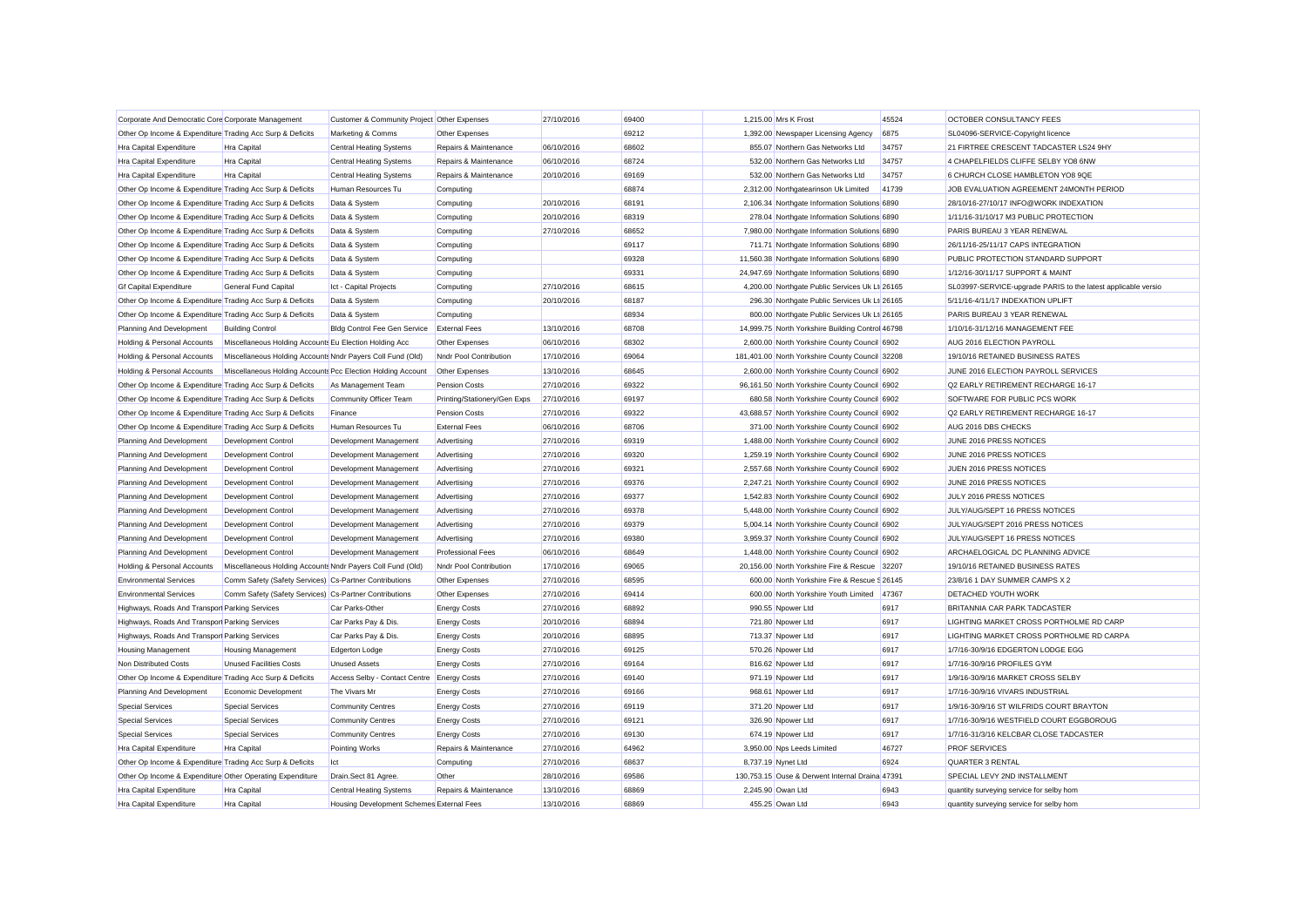| Hra Capital Expenditure                                   | Hra Capital                  | Kitchens - Decent Homes                          | Repairs & Maintenance       | 13/10/2016 | 68869 |                | 455.25 Owan Ltd                                  | 6943  | quantity surveying service for selby hom                      |
|-----------------------------------------------------------|------------------------------|--------------------------------------------------|-----------------------------|------------|-------|----------------|--------------------------------------------------|-------|---------------------------------------------------------------|
| <b>Gf Capital Expenditure</b>                             | <b>General Fund Capital</b>  | Car Park Ticket Machines                         | Repairs & Maintenance       |            | 69193 |                | 1,338.25 Parkeon Ltd                             | 43317 | SL03975-SERVICE-Repairs to P&D machine as per quote PS/36/062 |
| <b>Gf Capital Expenditure</b>                             | <b>General Fund Capital</b>  | Car Park Ticket Machines                         | Repairs & Maintenance       |            | 69408 |                | 298.00 Paul Harrison                             | 6531  | <b>CAR PARK MACHINES</b>                                      |
| Hra Capital Expenditure                                   | Hra Capital                  | <b>Pointing Works</b>                            | Repairs & Maintenance       |            | 69407 |                | 2,350.00 Paul Harrison                           | 6531  | 17 HIGHFIELD CRESCENT BARLBY                                  |
| <b>Gf Capital Expenditure</b>                             | <b>General Fund Capital</b>  | Ict - Capital Projects                           | Computing                   | 27/10/2016 | 68506 |                | 4,704.00 Phoenix Software Ltd                    | 6967  | SL03991-SERVICE-Windows Client Access Licence 2012 DEVICE     |
| <b>Property Services</b>                                  | <b>Property Services</b>     | Dir Works - Hsg                                  | <b>External Fees</b>        | 27/10/2016 | 69411 |                | 503.00 Prism Medical Uk                          | 41970 | 84 WOODVILLE TERRACE SELBY YO8 8AL                            |
| Other Op Income & Expenditure Trading Acc Surp & Deficits |                              | Ict                                              | <b>Professional Fees</b>    | 27/10/2016 | 68664 |                | 916.75 Razorblue Ltd                             | 27684 | 1/11/16-30/11/16 IT INFRASTRUCTURE SUPPO                      |
| <b>Housing Management</b>                                 | <b>Housing Management</b>    | Cash Incentive Schem                             | Other Expenses              | 27/10/2016 | 69405 |                | 284.00 Removals For You                          | 37744 | Personal Information                                          |
| Hra Capital Expenditure                                   | Hra Capital                  | <b>Electrical Rewires</b>                        | Repairs & Maintenance       | 13/10/2016 | 68872 | 6.614.40 Rexel |                                                  | 46698 | <b>SDC KITCHENS PHASE 3</b>                                   |
| Hra Capital Expenditure                                   | Hra Capital                  | Central Heating Systems                          | Repairs & Maintenance       | 27/10/2016 | 68680 |                | 3,536.05 R N E Electrical Contractors            | 7081  | DAY TO DAY ELECTRICAL WORKS                                   |
| Hra Capital Expenditure                                   | Hra Capital                  | <b>Electrical Rewires</b>                        | Repairs & Maintenance       | 27/10/2016 | 68679 |                | 4,878.57 R N E Electrical Contractors            | 7081  | VOIDS ELECTRICAL WORKS                                        |
| Central Services To The Public Elections                  |                              | Register Of Electors                             | Communications              | 27/10/2016 | 68710 |                | 1,061.57 Royal Mail Group Plc                    | 7100  | ELECTIONS RESPONSE SERVICE                                    |
| Other Op Income & Expenditure Trading Acc Surp & Deficits |                              | Postage Account                                  | Communications              |            | 68932 |                | 921.67 Royal Mail Group Plc                      | 7100  | ROYAL MAIL FIRST CLASS POST                                   |
| Housing General Fund                                      | <b>Supporting People</b>     | Warden Lifeline Service                          | <b>External Fees</b>        | 13/10/2016 | 68865 |                | 6,982.04 Ryedale District Council                | 46424 | subsidy lifeline 01/10/16-31/12/16                            |
| <b>Housing General Fund</b>                               | <b>Supporting People</b>     | Warden Lifeline Service                          | <b>External Fees</b>        |            | 69042 |                | 6,982.04 Ryedale District Council                | 7105  | LIFELINE OCTOBER - DECEMBER 2016                              |
| Other Op Income & Expenditure Trading Acc Surp & Deficits |                              | Community Officer Team                           | <b>External Fees</b>        | 27/10/2016 | 68707 |                | 561.60 Ryedale District Council                  | 7105  | 1/10/16-31/12/16 LONE WORKERS                                 |
| <b>Environmental Services</b>                             | Recycling                    | Recycling                                        | <b>External Fees</b>        | 20/10/2016 | 68348 |                | 639.80 Ryedale Organics Ltd                      | 6694  | <b>WEEK 38 GREENWASTE</b>                                     |
| <b>Environmental Services</b>                             | Recycling                    | Recycling                                        | <b>External Fees</b>        |            | 68933 |                | 718.58 Ryedale Organics Ltd                      | 6694  | WEEK 40 GREEN WASTE                                           |
| Central Services To The Public Local Tax Collection       |                              | Council Tax Collection                           | <b>External Fees</b>        | 07/10/2016 | 3187  |                | 1,101.02 Santander                               | 6052  | SEPT 16 COUNCIL TAX PAYMENTS                                  |
| <b>Housing Management</b>                                 | <b>Housing Management</b>    | <b>Rent Project</b>                              | <b>External Fees</b>        | 07/10/2016 | 3186  |                | 860.23 Santander                                 | 6052  | SEPT 16 HOUSE & GARAGE RENTS                                  |
| Other Op Income & Expenditure Trading Acc Surp & Deficits |                              | <b>Business Support</b>                          | <b>External Fees</b>        | 07/10/2016 | 3183  |                | 298.43 Santander                                 | 6052  | SEPT 2016 INTERNET PAYMENTS                                   |
| Corporate And Democratic Core Democratic Rep & Mgmnt      |                              | Democratic Core                                  | Subsistence & Conf Expenses | 27/10/2016 | 69118 |                | 740.94 Personal Information                      | 47344 | LICENSING COMMITTEE COURSE 17/10/16                           |
| Highways, Roads And Transpor Parking Services             |                              | Car Parks Enforcement                            | <b>External Fees</b>        | 13/10/2016 | 68794 |                | 670.35 Security Plus Limited                     | 36209 | SEPT 2016 CASH COLLECTIONS                                    |
| Other Op Income & Expenditure Other Operating Expenditure |                              | Drain.Sect 81 Agree.                             | Other                       | 28/10/2016 | 69585 |                | 483,230.00 Selby Area Internal Drainage Bc 47392 |       | SPECIAL LEVY 2ND INSTALLMENT                                  |
| <b>Housing General Fund</b>                               | Homelessness                 | Refugee Resettlement Program Fixtures & Fittings |                             | 20/10/2016 | 68876 |                | 770.00 Selby Carpet Depot                        | 7148  | CARPETS/VINYLS MATERIALS AND FITTING                          |
| <b>Housing General Fund</b>                               | Homelessness                 | Refugee Resettlement Program Fixtures & Fittings |                             | 20/10/2016 | 68877 |                | 950.00 Selby Carpet Depot                        | 7148  | Personal Information                                          |
| Planning And Development                                  | <b>Community Development</b> | Community Engagement Forum Facilities            |                             |            | 69432 |                | 16,000.00 Selby District Avs                     | 7159  | 01/10/16-30/09/17 CEF GRANTS                                  |
| <b>Property Services</b>                                  | <b>Property Services</b>     | Dir Works - Hsg                                  | Other Expenses              | 27/10/2016 | 69205 |                | 2,365.93 Selby District Council                  | 7151  | NOV 2016 VOIDS CTAX PAYMENTS                                  |
| <b>Property Services</b>                                  | <b>Property Services</b>     | Dir Works - Hsg                                  | Equip/Furniture/Materials   | 27/10/2016 | 69108 |                | 1,750.84 Selby Glass                             | 7172  | SEPT 2016 STATEMENT                                           |
| Other Op Income & Expenditure Trading Acc Surp & Deficits |                              | Human Resources Tu                               | <b>Professional Fees</b>    | 06/10/2016 | 68713 |                | 725.00 Selby Healthcare Ltd                      | 31239 | SEPT 2016 OH SUPPORT                                          |
| <b>Environmental Services</b>                             | <b>Street Cleansing</b>      | <b>Street Cleansing</b>                          | <b>External Fees</b>        |            | 69041 |                | 600.00 S & G Taperell                            | 7303  | SKIP RENTAL SEPTEMBER 2016                                    |
| <b>Property Services</b>                                  | <b>Property Services</b>     | Dir Works - Hsg                                  | <b>External Fees</b>        | 27/10/2016 | 69089 |                | 2,027.00 S & G Taperell                          | 7303  | SEPT 2016 STATEMENT                                           |
| <b>Property Services</b>                                  | <b>Property Services</b>     | Dir Works - Hsg                                  | <b>External Fees</b>        | 20/10/2016 | 68594 |                | 1,714.00 Sherwood Property Building Ser 35336    |       | 25 ST EDWARDS CLOSE                                           |
| <b>Property Services</b>                                  | <b>Property Services</b>     | Dir Works - Hsg                                  | <b>External Fees</b>        | 20/10/2016 | 69058 |                | 2,480.00 Sherwood Property Building Ser 35336    |       | 15 ST MARYS CLOSE                                             |
| <b>Property Services</b>                                  | <b>Property Services</b>     | Dir Works - Hsg                                  | <b>External Fees</b>        | 20/10/2016 | 69059 |                | 430.00 Sherwood Property Building Ser 35336      |       | 22 AUSTERBANK                                                 |
| <b>Property Services</b>                                  | <b>Property Services</b>     | Dir Works - Hsg                                  | <b>External Fees</b>        | 20/10/2016 | 69060 |                | 1,645.00 Sherwood Property Building Ser 35336    |       | 2 ROSEMARY COURT                                              |
| <b>Property Services</b>                                  | <b>Property Services</b>     | Dir Works - Hsg                                  | <b>External Fees</b>        | 20/10/2016 | 69061 |                | 440.00 Sherwood Property Building Ser 35336      |       | 37 WETHERBY ROAD                                              |
| <b>Property Services</b>                                  | <b>Property Services</b>     | Dir Works - Hsg                                  | <b>External Fees</b>        | 20/10/2016 | 69062 |                | 2,300.00 Sherwood Property Building Ser 35336    |       | 5 FOXCLIFFE                                                   |
| <b>Property Services</b>                                  | <b>Property Services</b>     | Dir Works - Hsg                                  | <b>External Fees</b>        | 20/10/2016 | 69063 |                | 2,200.00 Sherwood Property Building Ser 35336    |       | 1 ST WILFRIDS CLOSE                                           |
| Hra Capital Expenditure                                   | Hra Capital                  | <b>Fencing Programme</b>                         | Repairs & Maintenance       | 20/10/2016 | 68361 |                | 900.00 Simon Calvert Contractors Ltd 44422       |       | 62A WEST ACRES                                                |
| Hra Capital Expenditure                                   | Hra Capital                  | <b>Fencing Programme</b>                         | Repairs & Maintenance       | 20/10/2016 | 68362 |                | 700.00 Simon Calvert Contractors Ltd             | 44422 | 40 ABBOTS ROAD SELBY                                          |
| Hra Capital Expenditure                                   | Hra Capital                  | <b>Fencing Programme</b>                         | Repairs & Maintenance       | 20/10/2016 | 68363 |                | 615.00 Simon Calvert Contractors Ltd 44422       |       | 52 MANOR GARTH KELLINGTON                                     |
| Hra Capital Expenditure                                   | Hra Capital                  | <b>Fencing Programme</b>                         | Repairs & Maintenance       | 20/10/2016 | 68365 |                | 370.00 Simon Calvert Contractors Ltd             | 44422 | 30A MANOR GARTH KELLINGTON                                    |
| Hra Capital Expenditure                                   | Hra Capital                  | <b>Fencing Programme</b>                         | Repairs & Maintenance       | 20/10/2016 | 68366 |                | 270.00 Simon Calvert Contractors Ltd             | 44422 | 19 KITCHENER STREET SELBY                                     |
| Hra Capital Expenditure                                   | Hra Capital                  | <b>Fencing Programme</b>                         | Repairs & Maintenance       | 20/10/2016 | 68367 |                | 675.00 Simon Calvert Contractors Ltd             | 44422 | 11 RIVER VIEW BARLBY                                          |
| Hra Capital Expenditure                                   | Hra Capital                  | <b>Fencing Programme</b>                         | Repairs & Maintenance       | 20/10/2016 | 68368 |                | 365.00 Simon Calvert Contractors Ltd             | 44422 | 54 DARCY ROAD SELBY                                           |
| Hra Capital Expenditure                                   | Hra Capital                  | <b>Fencing Programme</b>                         | Repairs & Maintenance       | 20/10/2016 | 68369 |                | 470.00 Simon Calvert Contractors Ltd             | 44422 | 126 FLAXLEY ROAD SELBY                                        |
| Hra Capital Expenditure                                   | Hra Capital                  | <b>Fencing Programme</b>                         | Repairs & Maintenance       | 20/10/2016 | 68370 |                | 600.00 Simon Calvert Contractors Ltd             | 44422 | 6 RIVER CLOSE BARLBY                                          |
| Hra Capital Expenditure                                   | Hra Capital                  | <b>Fencing Programme</b>                         | Repairs & Maintenance       | 20/10/2016 | 68371 |                | 420.00 Simon Calvert Contractors Ltd 44422       |       | 9 MARSH CROFT                                                 |
| Hra Capital Expenditure                                   | Hra Capital                  | <b>Fencing Programme</b>                         | Repairs & Maintenance       | 20/10/2016 | 68372 |                | 765.00 Simon Calvert Contractors Ltd 44422       |       | 47A & 47B BYRAM PARK ROAD                                     |
|                                                           |                              |                                                  |                             |            |       |                |                                                  |       |                                                               |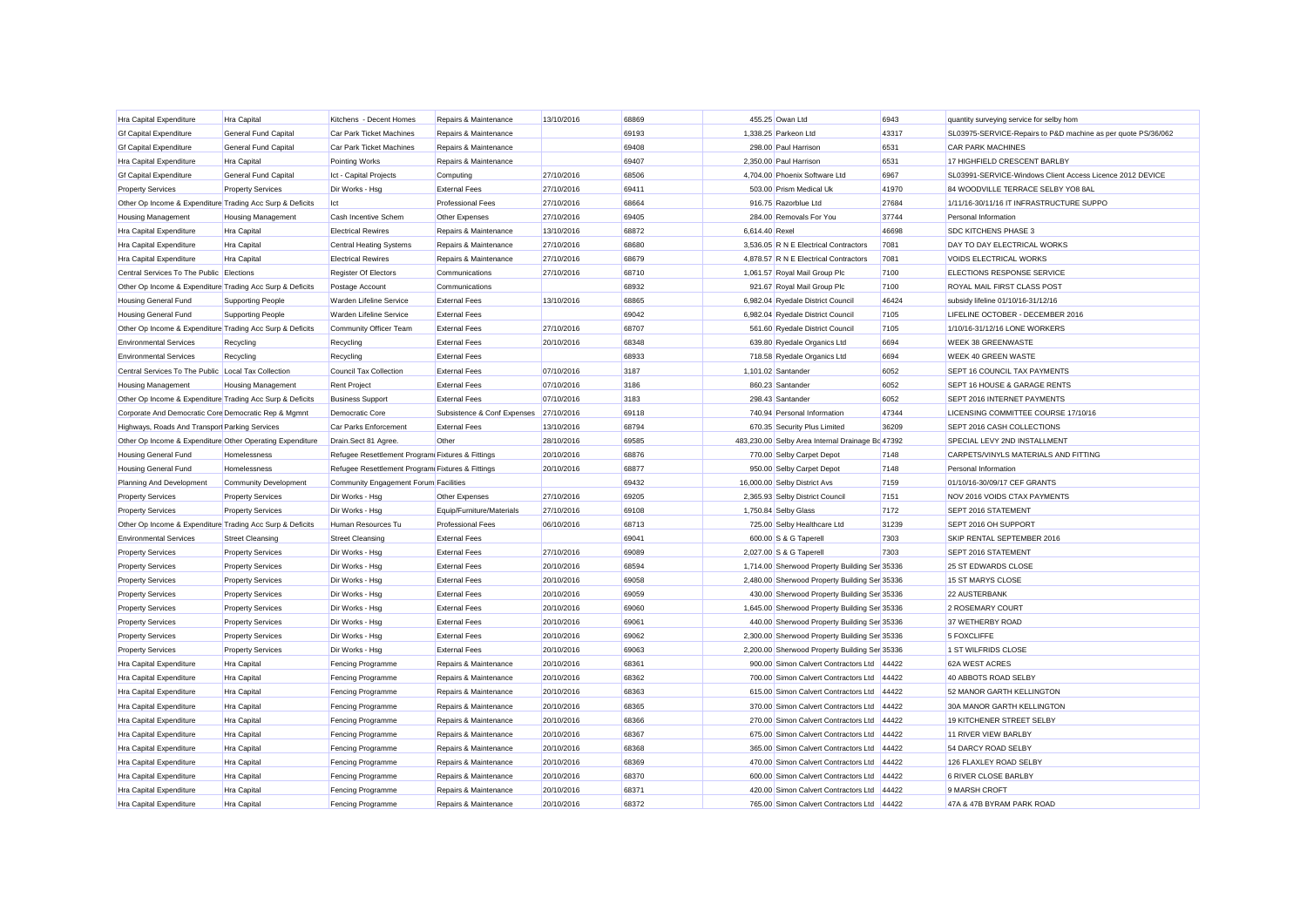| <b>Hra Capital Expenditure</b>                            | Hra Capital                  | <b>Fencing Programme</b>                         | Repairs & Maintenance     | 20/10/2016 | 68374 |                  | 260.00 Simon Calvert Contractors Ltd 44422    |       | 34 POWELL STREET SELBY                                        |
|-----------------------------------------------------------|------------------------------|--------------------------------------------------|---------------------------|------------|-------|------------------|-----------------------------------------------|-------|---------------------------------------------------------------|
| Hra Capital Expenditure                                   | Hra Capital                  | <b>Fencing Programme</b>                         | Repairs & Maintenance     | 20/10/2016 | 68377 |                  | 300.00 Simon Calvert Contractors Ltd 44422    |       | 4 HEMPBRIDGE CLOSE SELBY                                      |
| <b>Hra Capital Expenditure</b>                            | Hra Capital                  | <b>Fencing Programme</b>                         | Repairs & Maintenance     | 20/10/2016 | 68379 |                  | 375.00 Simon Calvert Contractors Ltd 44422    |       | 17 HIGHFIELD VILLAS                                           |
| <b>Housing General Fund</b>                               | Homelessness                 | Refugee Resettlement Program Fixtures & Fittings |                           | 13/10/2016 | 68952 |                  | 750.00 Smart Decorating                       | 46931 | 28 PETRE AVENUE                                               |
| <b>Housing General Fund</b>                               | <b>Supporting People</b>     | Warden Lifeline Service                          | <b>External Fees</b>      | 27/10/2016 | 68801 |                  | 32,489.60 South Yorkshire Housing Ass Lt 7239 |       | SEPT 2016 SELBY PFI                                           |
| <b>Housing General Fund</b>                               | <b>Housing Strategy</b>      | P4g Strategic Dev Sites                          | Professional Fees         | 27/10/2016 | 69051 |                  | 31,500.00 Spawforths                          | 21478 | PROFFESIONAL SERVICES                                         |
| <b>Housing General Fund</b>                               | <b>Housing Strategy</b>      | P4g Strategic Dev Sites                          | Professional Fees         | 27/10/2016 | 69052 |                  | 4,500.00 Spawforths                           | 21478 | PROFFESIONAL FEES                                             |
| <b>Housing General Fund</b>                               | <b>Housing Strategy</b>      | P4g Strategic Dev Sites                          | Professional Fees         | 27/10/2016 | 69053 |                  | 11,260.00 Spawforths                          | 21478 | PROFFESIONAL FEES                                             |
| <b>Environmental Services</b>                             | <b>Trade Waste</b>           | <b>Clinical Waste</b>                            | <b>External Fees</b>      | 17/10/2016 | 68830 | 434.88 Srcl Ltd  |                                               | 7251  | SEPT 2016 HAZ SHARPS                                          |
| Planning And Development                                  | <b>Community Development</b> | Community Engagement Forum Other Expenses        |                           | 27/10/2016 | 69460 |                  | 400.00 Tadcaster & Rural Community Ir 40494   |       | JULY 2016 CEF SUPPORT                                         |
| Planning And Development                                  | <b>Community Development</b> | Community Engagement Forum Other Expenses        |                           | 27/10/2016 | 69461 |                  | 400.00 Tadcaster & Rural Community Ir 40494   |       | AUG 2016 CEF SUPPORT                                          |
| Planning And Development                                  | <b>Community Development</b> | Tadcaster & Villages Cef                         | Other Expenses            | 20/10/2016 | 69209 |                  | 4,270.00 Tadcaster & Rural Community Ir 40494 |       | CEF GRANT VISIT TAD UPGRADE PROJECT                           |
| Planning And Development                                  | <b>Community Development</b> | Tadcaster & Villages Cef                         | Other Expenses            | 20/10/2016 | 69210 |                  | 4,260.00 Tadcaster & Rural Community Ir 40494 |       | CEF GRANT BUSINESS FORUM PROJECT                              |
| Planning And Development                                  | <b>Community Development</b> | Tadcaster & Villages Cef                         | Other Expenses            | 27/10/2016 | 69310 |                  | 1,000.00 Tadcasters Cic                       | 47358 | CEF GRANT TADCRAFTERS PROJECT                                 |
| Other Op Income & Expenditure Trading Acc Surp & Deficits |                              | Legal Services                                   | <b>Training Expenses</b>  | 20/10/2016 | 69208 |                  | 1,288.00 The Law Society                      | 34897 | RENEWAL OF PRACTISING CERTIFICATES                            |
| <b>Environmental Services</b>                             | Recycling                    | Recycling                                        | <b>External Fees</b>      | 13/10/2016 | 68847 |                  | 10,253.89 The Maltings Organic Treatmen 35116 |       | <b>GREEN WASTE SEPTEMBER 2016</b>                             |
| Other Op Income & Expenditure Trading Acc Surp & Deficits |                              | Enforcement                                      | <b>Training Expenses</b>  | 02/11/2016 | 69054 |                  | 1,480.13 The Oyster Partnership Ltd           | 43921 | Personal Information                                          |
| Other Op Income & Expenditure Trading Acc Surp & Deficits |                              | Enforcement                                      | <b>Training Expenses</b>  | 02/11/2016 | 69217 |                  | 1,480.00 The Oyster Partnership Ltd           | 43921 | Personal Information                                          |
| Other Op Income & Expenditure Trading Acc Surp & Deficits |                              | Planning                                         | Direct Salaries & Wages   | 20/10/2016 | 68100 |                  | 2,050.00 The Oyster Partnership Ltd           | 43921 | Personal Information                                          |
| Other Op Income & Expenditure Trading Acc Surp & Deficits |                              | Planning                                         | Direct Salaries & Wages   | 27/10/2016 | 68702 |                  | 967.32 The Oyster Partnership Ltd             | 43921 | Personal Information                                          |
| Other Op Income & Expenditure Trading Acc Surp & Deficits |                              | Planning                                         | Direct Salaries & Wages   | 02/11/2016 | 69090 |                  | 3,177.90 The Oyster Partnership Ltd           | 43921 | Personal Information                                          |
| Other Op Income & Expenditure Trading Acc Surp & Deficits |                              | Planning                                         | Direct Salaries & Wages   | 02/11/2016 | 69216 |                  | 1,598.60 The Oyster Partnership Ltd           | 43921 | Personal Information                                          |
| Planning And Development                                  | <b>Planning Policy</b>       | Dev. Policy Serv. (Plan Selby)                   | <b>Professional Fees</b>  | 27/10/2016 | 68350 |                  | 1,337.90 The Oyster Partnership Ltd           | 43921 | Personal Information                                          |
| Planning And Development                                  | <b>Planning Policy</b>       | Dev. Policy Serv. (Plan Selby)                   | <b>Professional Fees</b>  | 27/10/2016 | 68701 |                  | 3,117.90 The Oyster Partnership Ltd           | 43921 | Personal Information                                          |
| Planning And Development                                  | <b>Planning Policy</b>       | Dev. Policy Serv. (Plan Selby)                   | <b>Professional Fees</b>  | 02/11/2016 | 69055 |                  | 1,604.17 The Oyster Partnership Ltd           | 43921 | Personal Information                                          |
| Planning And Development                                  | <b>Planning Policy</b>       | Dev. Policy Serv. (Plan Selby)                   | <b>Professional Fees</b>  | 02/11/2016 | 69215 |                  | 1,333.15 The Oyster Partnership Ltd           | 43921 | Personal Information                                          |
| <b>Housing General Fund</b>                               | Homelessness                 | Refugee Resettlement Program Fixtures & Fittings |                           | 13/10/2016 | 68814 |                  | 1,880.00 T.N.B Decorators                     | 23973 | 19 CARR STREET                                                |
| <b>Property Services</b>                                  | <b>Property Services</b>     | Dir Works - Hsg                                  | Equip/Furniture/Materials | 20/10/2016 | 69071 |                  | 863.42 Travis Perkins Trading Co Ltd          | 7352  | SEPT 2016 STATEMENT                                           |
| Other Op Income & Expenditure Trading Acc Surp & Deficits |                              | Human Resources Tu                               | <b>Training Expenses</b>  | 13/10/2016 | 68831 |                  | 351.00 Trevor Roberts Associates              | 7357  | A FORUM ON ENFORCEMENT                                        |
| <b>Property Services</b>                                  | <b>Property Services</b>     | Dir Works - Hsa                                  | Contract Hire/Lease       | 06/10/2016 | 68607 |                  | 437.56 Uk Fuels Ltd                           | 7373  | <b>FUEL SERVICES</b>                                          |
| <b>Property Services</b>                                  | <b>Property Services</b>     | Dir Works - Hsg                                  | <b>Running Costs</b>      | 06/10/2016 | 68694 |                  | 874.67 Uk Fuels Ltd                           | 7373  | <b>FUEL SERVICES</b>                                          |
| <b>Property Services</b>                                  | <b>Property Services</b>     | Dir Works - Hsg                                  | <b>Running Costs</b>      | 20/10/2016 | 69073 |                  | 379.79 Uk Fuels Ltd                           | 7373  | <b>FUEL</b>                                                   |
| <b>Property Services</b>                                  | <b>Property Services</b>     | Dir Works - Hsg                                  | <b>Running Costs</b>      | 20/10/2016 | 69189 |                  | 736.40 Uk Fuels Ltd                           | 7373  | <b>FUEL SERVICES</b>                                          |
| <b>Property Services</b>                                  | <b>Property Services</b>     | Dir Works - Hsg                                  | <b>Running Costs</b>      | 27/10/2016 | 69429 |                  | 548.22 Uk Fuels Ltd                           | 7373  | <b>FUEL SERVICES</b>                                          |
| Other Op Income & Expenditure Trading Acc Surp & Deficits |                              | Smt & Core Support                               | Other Expenses            | 27/10/2016 | 68505 |                  | 2,000.00 Unified Messaging Systems Lim 47186  |       | SL04044-SERVICE-One Off Payment/Donation to the Community Mes |
| Planning And Development                                  | <b>Development Control</b>   | Planning Inquiries                               | <b>Professional Fees</b>  |            | 69086 |                  | 1,750.00 Valuation Office Agency              | 7399  | HODGSONS LANE SHERBURN IN ELMET                               |
| Planning And Development                                  | <b>Development Control</b>   | <b>Planning Inquiries</b>                        | <b>Professional Fees</b>  |            | 69087 |                  | 1,107.43 Valuation Office Agency              | 7399  | RIGID GROUP DENISON ROAD SELBY                                |
| Planning And Development                                  | <b>Development Control</b>   | <b>Planning Inquiries</b>                        | <b>Professional Fees</b>  |            | 69088 |                  | 704.70 Valuation Office Agency                | 7399  | OLYMPIA PARK BARLBY SELBY                                     |
| Other Op Income & Expenditure Trading Acc Surp & Deficits |                              | Audit Practice A/C                               | <b>External Fees</b>      | 13/10/2016 | 68834 |                  | 57.927.50 Veritau North Yorkshire Ltd         | 33862 | 2016/17 INTERNAL AUDIT/RISK ASSESSMENT                        |
| Other Op Income & Expenditure Trading Acc Surp & Deficits |                              | lct                                              | Computing                 | 27/10/2016 | 68677 |                  | 1.047.43 Vodafone Limited                     | 6201  | 1/7/16-30/9/16 GSI FRAMEWORK                                  |
| Planning And Development                                  | <b>Planning Policy</b>       | Dev. Policy Serv. (Plan Selby)                   | <b>Professional Fees</b>  |            | 68870 |                  | 7,890.00 Waterman Energy Environment 7427     |       | SL04029-SERVICE-PLAN Selby - SA/SEA/HRA - Fee Proposal for Ad |
| <b>Environmental Services</b>                             | Regulatory Servics - Eh      | Taxi & Hire Licences                             | <b>Running Costs</b>      | 13/10/2016 | 68788 | 1,235.00 Watsons |                                               | 7429  | SEPT 2016 38 TAXI TESTS CARRIED OUT                           |
| Hra Capital Expenditure                                   | Hra Capital                  | Damp Works                                       | Repairs & Maintenance     | 20/10/2016 | 68717 |                  | 595.00 Websters (Burn) Glass Ltd              | 7431  | 3A TOPSTONE CLOSE BURTON SALMON                               |
| <b>Hra Capital Expenditure</b>                            | Hra Capital                  | <b>External Door Replacements</b>                | Repairs & Maintenance     | 20/10/2016 | 68715 |                  | 595.00 Websters (Burn) Glass Ltd              | 7431  | 4 HILLSIDE STILLINGFLEET                                      |
| <b>Hra Capital Expenditure</b>                            | Hra Capital                  | <b>External Door Replacements</b>                | Repairs & Maintenance     | 20/10/2016 | 68716 |                  | 600.00 Websters (Burn) Glass Ltd              | 7431  | 1 WOODLANDS VIEW TADCASTER                                    |
| <b>Hra Capital Expenditure</b>                            | Hra Capital                  | <b>External Door Replacements</b>                | Repairs & Maintenance     | 20/10/2016 | 68718 |                  | 595.00 Websters (Burn) Glass Ltd              | 7431  | 31 FAIRFAX AVENUE SELBY                                       |
| <b>Hra Capital Expenditure</b>                            | Hra Capital                  | <b>External Door Replacements</b>                | Repairs & Maintenance     | 20/10/2016 | 68720 |                  | 635.00 Websters (Burn) Glass Ltd              | 7431  | 27 FIRTREE CRESCENT TADCASTER                                 |
| <b>Hra Capital Expenditure</b>                            | Hra Capital                  | <b>External Door Replacements</b>                | Repairs & Maintenance     | 20/10/2016 | 68721 |                  | 1,200.00 Websters (Burn) Glass Ltd            | 7431  | 33 MOOR LANE SHERBURN IN ELMET                                |
| Hra Capital Expenditure                                   | Hra Capital                  | <b>External Door Replacements</b>                | Repairs & Maintenance     | 20/10/2016 | 68722 |                  | 595.00 Websters (Burn) Glass Ltd              | 7431  | 9 BROADACRES CARLTON                                          |
| <b>Special Services</b>                                   | <b>Special Services</b>      | <b>Community Centres</b>                         | Repairs & Maintenance     | 20/10/2016 | 68719 |                  | 1.940.00 Websters (Burn) Glass Ltd            | 7431  | <b>COULTISH CENTRE</b>                                        |
|                                                           |                              |                                                  |                           |            |       |                  |                                               |       |                                                               |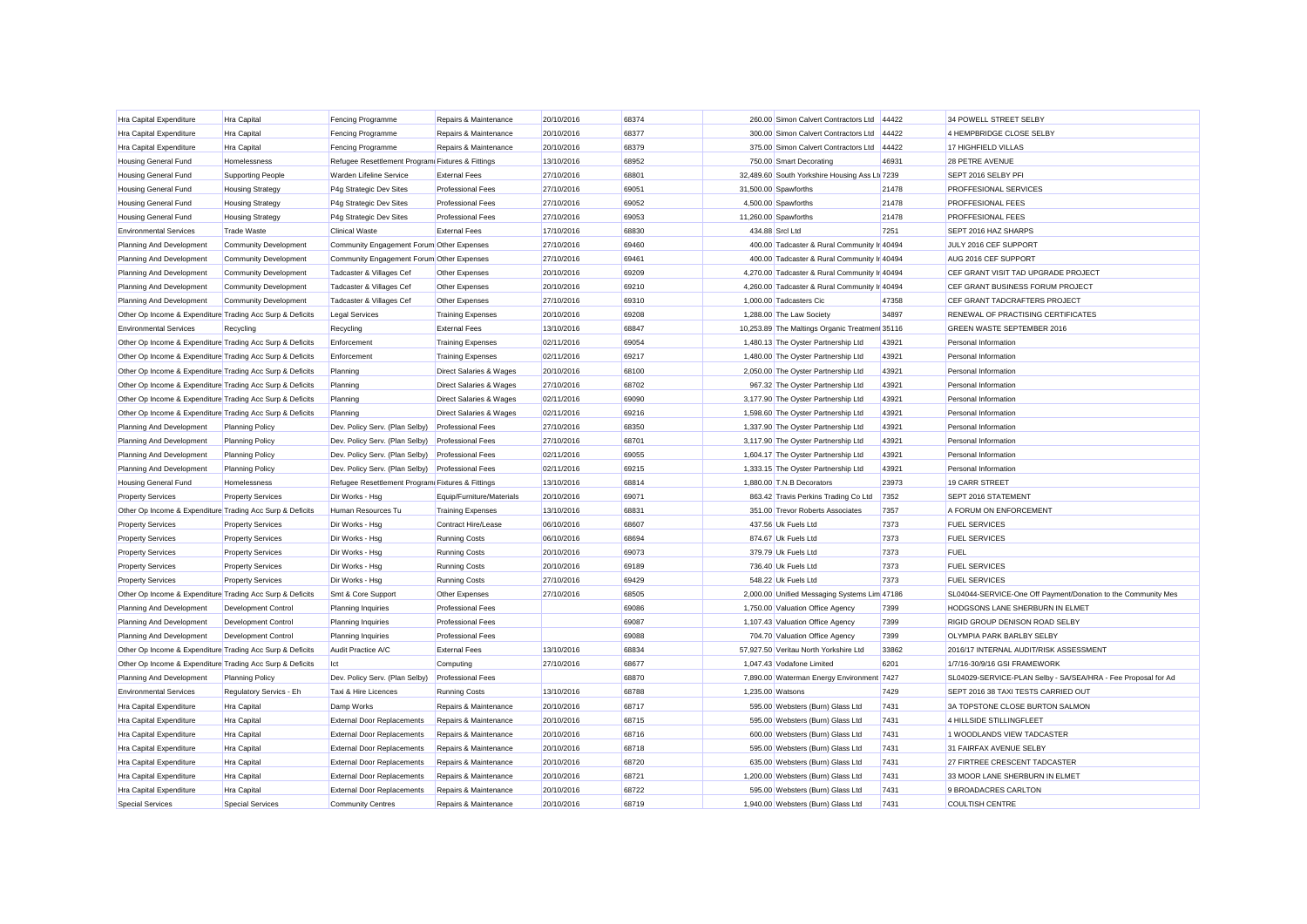| <b>Property Services</b>                                  | <b>Property Services</b>   | Dir Works - Hsg                                 | Equip/Furniture/Materials | 20/10/2016 | 68723 |                 | 464.59 Websters (Burn) Ltd                   | 7433  | SEPT 2016 STATEMENT                      |
|-----------------------------------------------------------|----------------------------|-------------------------------------------------|---------------------------|------------|-------|-----------------|----------------------------------------------|-------|------------------------------------------|
| Planning And Development                                  | <b>Planning Policy</b>     | Core Strategy Legal Challenge Professional Fees |                           | 20/10/2016 | 69207 |                 | 540.00 West Lakes Legal Costs Ltd            | 47355 | SAMUEL SMITHS OLD BREWERY TADCASTER      |
| <b>Property Services</b>                                  | <b>Property Services</b>   | Dir Works - Hsg                                 | Contract Hire/Lease       | 20/10/2016 | 68704 |                 | 304.00 West Wallasey Fleet Hire Servic 46394 |       | YA65 MFU TRANSIT CUSTOM AND ROOF RACK    |
| Central Services To The Public Local Tax Collection       |                            | Council Tax Collection                          | Communications            | 27/10/2016 | 69195 | 373.04 Whistl   |                                              | 7335  | WEEK 41 2016 CTAX POST COLLECTION        |
| Other Op Income & Expenditure Trading Acc Surp & Deficits |                            | Postage Account                                 | Communications            | 06/10/2016 | 68511 | 992.71 Whistl   |                                              | 7335  | WEEK 38 2016 POST COLLECTION             |
| Other Op Income & Expenditure Trading Acc Surp & Deficits |                            | Postage Account                                 | Communications            | 13/10/2016 | 68697 | 1,115.07 Whistl |                                              | 7335  | WEEK 39 2016 POST COLLECTION             |
| Other Op Income & Expenditure Trading Acc Surp & Deficits |                            | Postage Account                                 | Communications            | 20/10/2016 | 69050 | 1,386.87 Whistl |                                              | 7335  | <b>POST WWEK 40 2016</b>                 |
| Other Op Income & Expenditure Trading Acc Surp & Deficits |                            | Postage Account                                 | Communications            | 27/10/2016 | 69194 | 1,051.78 Whistl |                                              | 7335  | WEEK 41 2016 POST COLLECTION             |
| Other Op Income & Expenditure Trading Acc Surp & Deficits |                            | Postage Account                                 | Communications            | 27/10/2016 | 69440 | 1,054.30 Whistl |                                              | 7335  | WEEK 42 2016 POST COLLECTION             |
| Cultural And Related Services Open Spaces                 |                            | Selby Park                                      | Other Establishments      |            | 68848 |                 | 1,936.79 Wigan Leisure & Culture Trust 7447  |       | LEISURE MANAGEMENT FEE 01/04/16-30/04/16 |
| Cultural And Related Services Open Spaces                 |                            | Selby Park                                      | Other Establishments      |            | 68849 |                 | 1,936.79 Wigan Leisure & Culture Trust       | 7447  | LEISURE MANAGEMENT FEE 01/05/16-31/05/16 |
| Cultural And Related Services Open Spaces                 |                            | Selby Park                                      | Other Establishments      |            | 68850 |                 | 1,936.79 Wigan Leisure & Culture Trust 7447  |       | LEISURE MANAGEMENT FEE JUNE 2016         |
| <b>Cultural And Related Services</b>                      | Open Spaces                | Selby Park                                      | Other Establishments      |            | 68851 |                 | 1,936.79 Wigan Leisure & Culture Trust 7447  |       | LEISURE MANAGEMENT FEE JULY2016          |
| <b>Cultural And Related Services</b>                      | Open Spaces                | Selby Park                                      | Other Establishments      |            | 68852 |                 | 1,936.79 Wigan Leisure & Culture Trust 7447  |       | LEISURE MANAGEMENT FEE AUGUST 2016       |
| <b>Cultural And Related Services</b>                      | Open Spaces                | Selby Park                                      | Other Establishments      |            | 68853 |                 | 1,936.79 Wigan Leisure & Culture Trust       | 7447  | LEISURE MANAGEMENT FEE SEPTEMBER 2016    |
| Cultural And Related Services Open Spaces                 |                            | Selby Park                                      | Other Establishments      |            | 68940 |                 | 1,936.79 Wigan Leisure & Culture Trust 7447  |       | october2016 selby leisure management fee |
| <b>Cultural And Related Services</b>                      | Recreation & Sport         | Rec Grounds-Sports                              | Other Establishments      |            | 68848 |                 | 255.16 Wigan Leisure & Culture Trust 7447    |       | LEISURE MANAGEMENT FEE 01/04/16-30/04/16 |
| <b>Cultural And Related Services</b>                      | Recreation & Sport         | Rec Grounds-Sports                              | Other Establishments      |            | 68849 |                 | 255.16 Wigan Leisure & Culture Trust         | 7447  | LEISURE MANAGEMENT FEE 01/05/16-31/05/16 |
| <b>Cultural And Related Services</b>                      | Recreation & Sport         | Rec Grounds-Sports                              | Other Establishments      |            | 68850 |                 | 255.16 Wigan Leisure & Culture Trust         | 7447  | LEISURE MANAGEMENT FEE JUNE 2016         |
| <b>Cultural And Related Services</b>                      | Recreation & Sport         | Rec Grounds-Sports                              | Other Establishments      |            | 68851 |                 | 255.16 Wigan Leisure & Culture Trust 7447    |       | LEISURE MANAGEMENT FEE JULY2016          |
| <b>Cultural And Related Services</b>                      | Recreation & Sport         | <b>Rec Grounds-Sports</b>                       | Other Establishments      |            | 68852 |                 | 255.16 Wigan Leisure & Culture Trust 7447    |       | LEISURE MANAGEMENT FEE AUGUST 2016       |
| <b>Cultural And Related Services</b>                      | Recreation & Sport         | <b>Rec Grounds-Sports</b>                       | Other Establishments      |            | 68853 |                 | 255.16 Wigan Leisure & Culture Trust         | 7447  | LEISURE MANAGEMENT FEE SEPTEMBER 2016    |
| <b>Cultural And Related Services</b>                      | Recreation & Sport         | <b>Rec Grounds-Sports</b>                       | Other Establishments      |            | 68940 |                 | 255.16 Wigan Leisure & Culture Trust         | 7447  | october2016 selby leisure management fee |
| <b>Cultural And Related Services</b>                      | Recreation & Sport         | Sports Development                              | Other Establishments      |            | 68848 |                 | 4,516.27 Wigan Leisure & Culture Trust 7447  |       | LEISURE MANAGEMENT FEE 01/04/16-30/04/16 |
| <b>Cultural And Related Services</b>                      | Recreation & Sport         | Sports Development                              | Other Establishments      |            | 68849 |                 | 4,516.27 Wigan Leisure & Culture Trust 7447  |       | LEISURE MANAGEMENT FEE 01/05/16-31/05/16 |
| <b>Cultural And Related Services</b>                      | Recreation & Sport         | Sports Development                              | Other Establishments      |            | 68850 |                 | 4,516.27 Wigan Leisure & Culture Trust 7447  |       | LEISURE MANAGEMENT FEE JUNE 2016         |
| <b>Cultural And Related Services</b>                      | Recreation & Sport         | Sports Development                              | Other Establishments      |            | 68851 |                 | 4,516.27 Wigan Leisure & Culture Trust 7447  |       | LEISURE MANAGEMENT FEE JULY2016          |
| <b>Cultural And Related Services</b>                      | Recreation & Sport         | Sports Development                              | Other Establishments      |            | 68852 |                 | 4,516.27 Wigan Leisure & Culture Trust 7447  |       | LEISURE MANAGEMENT FEE AUGUST 2016       |
| <b>Cultural And Related Services</b>                      | Recreation & Sport         | Sports Development                              | Other Establishments      |            | 68853 |                 | 4,516.27 Wigan Leisure & Culture Trust 7447  |       | LEISURE MANAGEMENT FEE SEPTEMBER 2016    |
| <b>Cultural And Related Services</b>                      | Recreation & Sport         | Sports Development                              | Other Establishments      |            | 68940 |                 | 4,516.27 Wigan Leisure & Culture Trust       | 7447  | october2016 selby leisure management fee |
| <b>Cultural And Related Services</b>                      | Recreation & Sport         | <b>Tadcaster Leisure Centre</b>                 | Other Establishments      |            | 68848 |                 | 4,248.60 Wigan Leisure & Culture Trust       | 7447  | LEISURE MANAGEMENT FEE 01/04/16-30/04/16 |
| <b>Cultural And Related Services</b>                      | Recreation & Sport         | Tadcaster Leisure Centre                        | Other Establishments      |            | 68849 |                 | 4,248.60 Wigan Leisure & Culture Trust 7447  |       | LEISURE MANAGEMENT FEE 01/05/16-31/05/16 |
| <b>Cultural And Related Services</b>                      | Recreation & Sport         | <b>Tadcaster Leisure Centre</b>                 | Other Establishments      |            | 68850 |                 | 4,248.60 Wigan Leisure & Culture Trust       | 7447  | LEISURE MANAGEMENT FEE JUNE 2016         |
| <b>Cultural And Related Services</b>                      | Recreation & Sport         | Tadcaster Leisure Centre                        | Other Establishments      |            | 68851 |                 | 4,248.60 Wigan Leisure & Culture Trust 7447  |       | LEISURE MANAGEMENT FEE JULY2016          |
| <b>Cultural And Related Services</b>                      | Recreation & Sport         | <b>Tadcaster Leisure Centre</b>                 | Other Establishments      |            | 68852 |                 | 4,248.60 Wigan Leisure & Culture Trust       | 7447  | LEISURE MANAGEMENT FEE AUGUST 2016       |
| <b>Cultural And Related Services</b>                      | Recreation & Sport         | Tadcaster Leisure Centre                        | Other Establishments      |            | 68853 |                 | 4,248.60 Wigan Leisure & Culture Trust 7447  |       | LEISURE MANAGEMENT FEE SEPTEMBER 2016    |
| <b>Cultural And Related Services</b>                      | Recreation & Sport         | Tadcaster Leisure Centre                        | Other Establishments      |            | 68940 |                 | 4,248.60 Wigan Leisure & Culture Trust 7447  |       | october2016 selby leisure management fee |
| Highways, Roads And Transpor Parking Services             |                            | Car Parks Pay & Dis.                            | Car Parking Income        |            | 68854 |                 | 699.40 Wigan Leisure & Culture Trust 7447    |       | REIMBURSEMENT OF LEISURE CARPARK JULY16  |
| Highways, Roads And Transpor Parking Services             |                            | Car Parks Pay & Dis.                            | Car Parking Income        |            | 68855 |                 | 643.50 Wigan Leisure & Culture Trust 7447    |       | CARPARK REIMBURSEMENT JUNE2016           |
| Highways, Roads And Transpor Parking Services             |                            | Car Parks Pay & Dis.                            | Car Parking Income        |            | 68856 |                 | 1,056.00 Wigan Leisure & Culture Trust 7447  |       | CARPARK REIMBURSEMENT AUGUST 2016        |
| Highways, Roads And Transpor Parking Services             |                            | Car Parks Pay & Dis.                            | Car Parking Income        |            | 68857 |                 | 971.10 Wigan Leisure & Culture Trust 7447    |       | CARPARK REIMBURSEMENT SEPTEMBER 2016     |
| <b>Property Services</b>                                  | <b>Property Services</b>   | Dir Works - Hsg                                 | Equip/Furniture/Materials | 27/10/2016 | 69072 |                 | 7,179.61 Wolseley Uk Ltd                     | 7464  | SEPT 2016 STATEMENT                      |
| <b>Environmental Services</b>                             | Regulatory Servics - Eh    | Dog Warden                                      | Other Expenses            | 20/10/2016 | 69110 |                 | 1,260.00 Woodhaven Boarding Kennels / 45432  |       | BOARDING MAY-AUG 2016                    |
| Planning And Development                                  | <b>Development Control</b> | Development Management                          | <b>Professional Fees</b>  | 27/10/2016 | 68903 |                 | 2,446.00 Wpa Consultants Ltd                 | 43780 | CONTAMINATED LAND CONSULTANCY SERVICES   |
| <b>Property Services</b>                                  | <b>Property Services</b>   | Dir Works - Hsg                                 | Equip/Furniture/Materials | 27/10/2016 | 69070 |                 | 2,915.69 Yesss Electrical                    | 44266 | SEPT 2016 STATEMENT                      |
| Other Op Income & Expenditure Trading Acc Surp & Deficits |                            | Civic Centre                                    | <b>Energy Costs</b>       | 27/10/2016 | 68608 |                 | 1,675.28 York Hospitals Nhs Trust            | 7491  | MARCH 2016 ELEC/GAS/WATER CHARGES        |
| Other Op Income & Expenditure Trading Acc Surp & Deficits |                            | Civic Centre                                    | <b>Energy Costs</b>       | 27/10/2016 | 68609 |                 | 1,824.33 York Hospitals Nhs Trust            | 7491  | FEB 2016 ELEC/GAS/WATER CHARGES          |
| Other Op Income & Expenditure Trading Acc Surp & Deficits |                            | <b>Civic Centre</b>                             | <b>Energy Costs</b>       |            | 69426 |                 | 1,674.63 York Hospitals Nhs Trust            | 7491  | JUNE 2016 ELEC GAS WATER CHARGES         |
| Other Op Income & Expenditure Trading Acc Surp & Deficits |                            | Civic Centre                                    | <b>Energy Costs</b>       |            | 69427 |                 | 2.317.74 York Hospitals Nhs Trust            | 7491  | JULY 16 ELEC GAS WATER CHARGES           |
| Other Op Income & Expenditure Trading Acc Surp & Deficits |                            | Civic Centre                                    | <b>Energy Costs</b>       |            | 69428 |                 | 2.468.36 York Hospitals Nhs Trust            | 7491  | AUG 2016 ELEC GAS WATER CHARGES          |